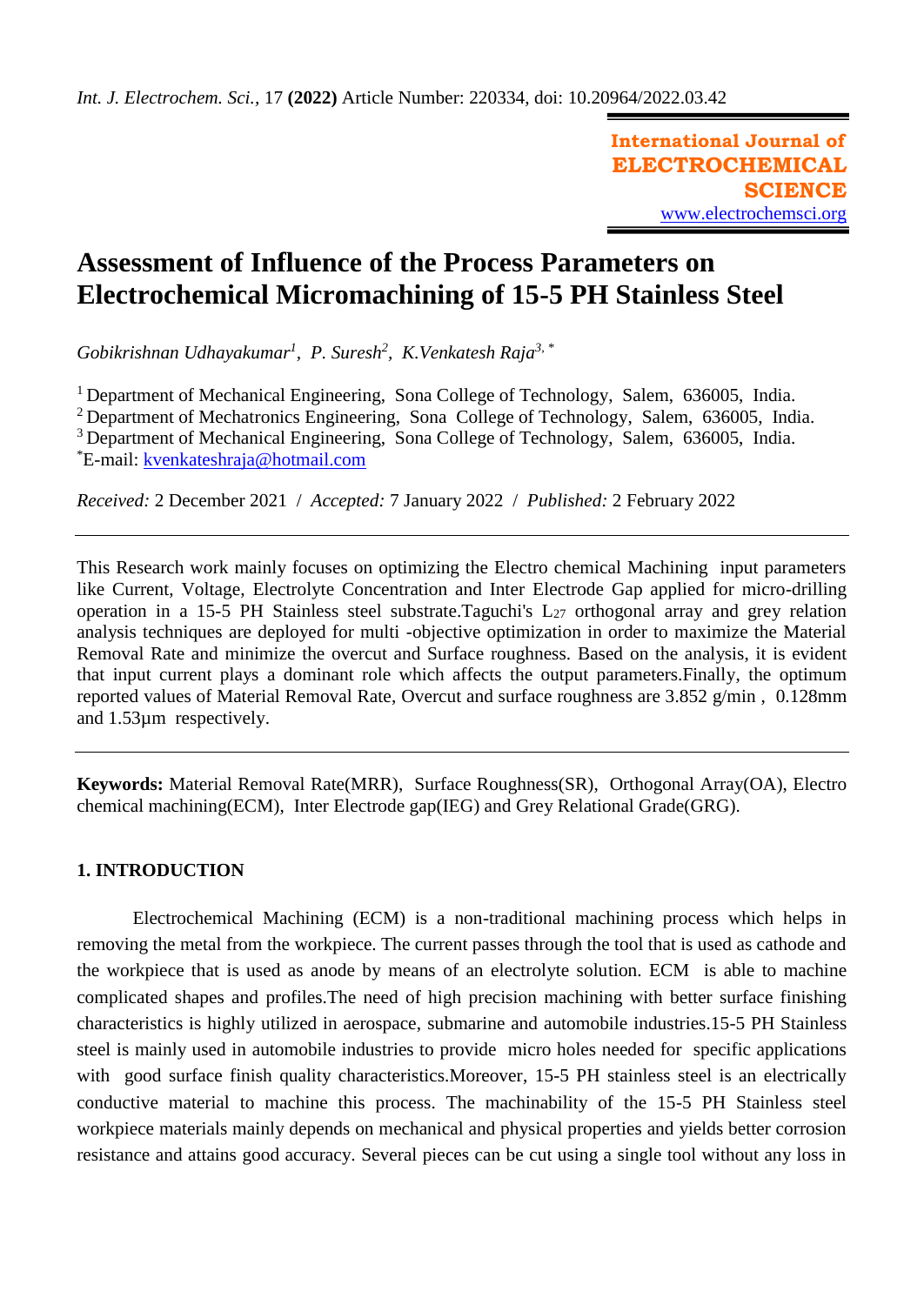its shape and structure because of the copper cathode which has high thermal and electrical conductivity [2].

Nayak [3] performed simulation investigation with the aid of GRA and taguchi's  $L_{27}$  orthogonal array concept to optimize the feed rate and voltage parameters followed by experimental validation. Da [4] concluded that the electrolyte concentration plays a major contribution in the magnitudes of MRR and surface roughness. The results were derived with the aid of ANNOVA simulation.Further, SEM images were also captured to potray the characteristics of surface morphology.. An interesting assessment were reported by Lu [5] wherein it has been concluded that good type cathodes could be deployed for machining workpieces with complex geometries. Choi [6] have investigated that the finite element simulation on Invar allo machining was performed to asses the importance of current density in ECM.The results are suggesting that precise machining could be performed by adjusting the current density.

Manivannan [7] considered the process parameters which includes current, pulse on time, feed rate and gap voltage and response parameters as Electrode wear rate, overcut and MRR using Micro Electric Discharge Machining. SEM images have been used to study the qualities of the micro holes. The result of the experimental values shows that the overall performance of the micro-Electric Discharge Machining has improved using TOPSIS method. Also it is concluded that the feed rate and the current were the most significant factors on Micro EDM during the study on process parameters using TOPSIS method. Goud [8] proposed the drilling of the micro holes incorporated in the workpiece material as quartz glass and the cathode taken as stainless steel to carry out the performance studies using electrochemical discharge machining. by Taguchi method of L9 orthogonal array experiments and also, to obtain the optimum parameters, Grey Relational analysis approach was used and the result displays that the MRR increases when the width of overcut decreases. Feed rate is the most important factor for machining the quartz glass . Performance studies on Nitinol shape memory alloys were investigated by Lee [9] The various input parameters utilized for Electrochemical polishing process were studied and the most optimal machining conditions were established clearly.

Tiwari [10] have developed a mathematical model by using regression analysis with  $L_{27}$ orthogonal Array for machining processes as with three levels of input parameters. And overcut as response parameter The results shown that the Voltage plays a significant role with the response overcut factors. Tang [11] analysed the machining process by varying electrolyte concentration with process parameters.Finally conclude the increase in the tool feed rate with constant voltage results shows the increase in Material Removal Rate and the decrease in the surface roughness and side gap. Thanigaivelan [12] investigated with the stainless steel 304 sheets. Machining rate is the influenced response parameter for using the shape of the truncated cone tip electrode. And different cathode chosen were conical tip electrode and truncated cone tip electrode.Better optimal result got with conical tip electrode with lesser overcut in the machining processes. Manikandan [13] investigated the multi objective optimization technique using Electro Chemical Machining for the workpiece of Inconel 625 material. The researchers show the three input variables like Electrolyte Concentration, Flow rate and Feed rate as well as the corresponding output measures as MRR, SR and Overcut. Finally, the researcher concludes that the Feed rate plays a major role in penetrating the micro holes in Electro chemical drilling. Sathish [14] propose the micro holes are drilled and passed out through stainless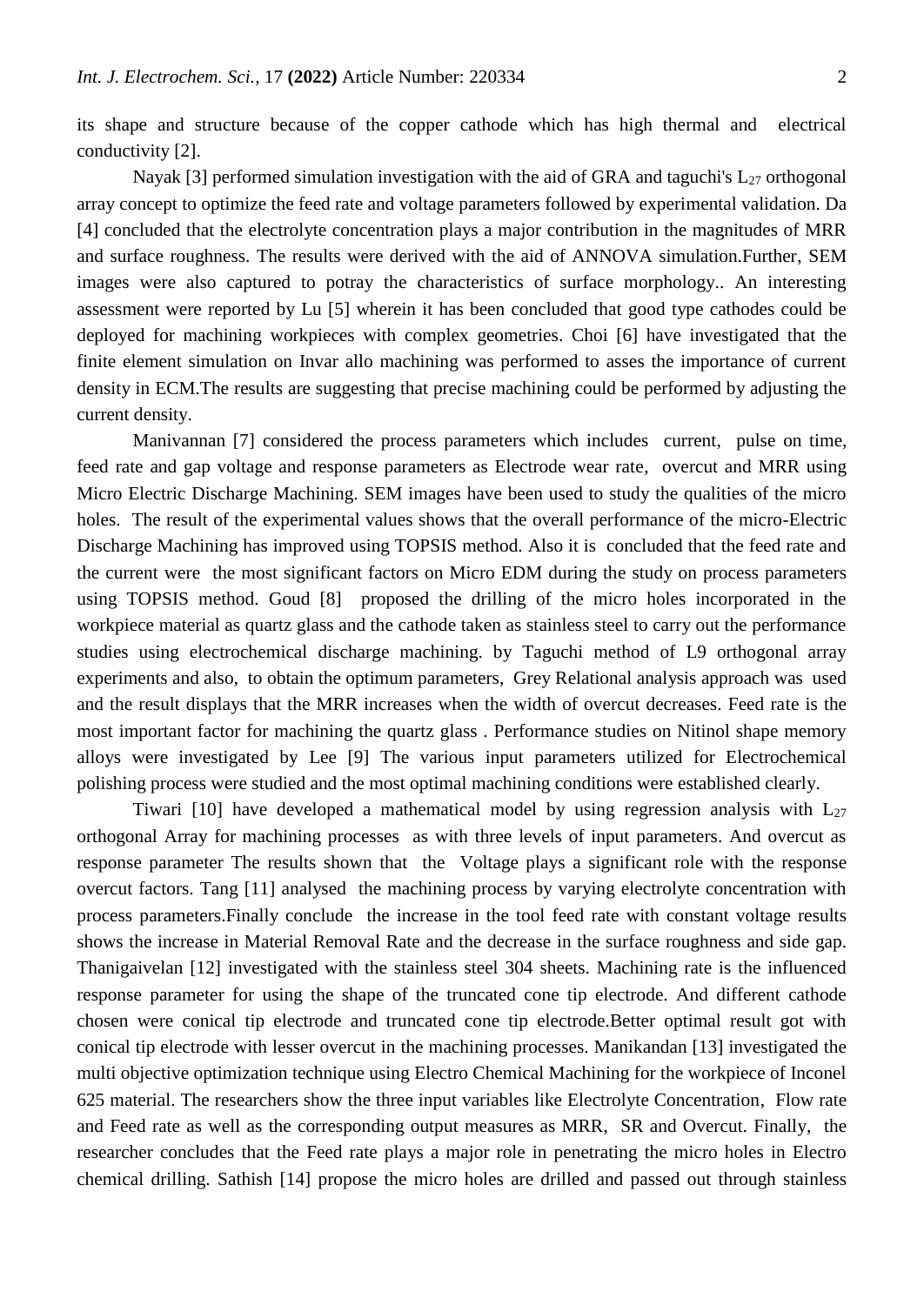steel using Electro Chemical Machining processes for the input parameters like voltage, feed rate and duty ratio. The researchers have taken Overcut, MRR and Conicity as response parameters and have finally evaluated them after observing the special effects of output responses with corresponding input parameters. Hence, Conicity has also been analysed with VMS images. Gobikrishnan [15] examined the drilling investigations on Inconel 625 material with the process parameters like Electrolyte Concentration. Voltage and Current by using L<sup>9</sup> orthogonal array. SEM images have been used to study the micro holes. Finally, researchers concluded the current is the most predominant parameter to remove the metal from the work piece.

Yadav [16] propose that the Alumina epoxy Nano composite is a special class of composites and so it is difficult to machine. The authors consider the kerf characteristics in Alumina epoxy Nano composite by Wire electrochemical spark cutting (WECSC) processes and confirm that the quality of the cut can be measured by using kerf characteristics. The researchers investigate the input factors like wire velocity, applied voltage, electrolyte concentration, pulse on time and off time and conclude that the influencing parameters of Alumina epoxy Nano composite are wire velocity, concentration of electrolyte and applied voltage. Kumar[17] inspected the drilling of AISI D2 tool with different process of electrode by using electrical discharge machining processes. Further, the researchers have experimentally concluded the Electrode wear ratio and the surface roughness have considerably reduced by using Cryogenic cooled electrode compared with conventional electrical discharge machining. Finally, the results of the experiments shows that the Cryogenic cooled electrode is better than that of Conventional electrical discharge machining. Avinash [18] investigated the two different alloys such as Ti-6Al-7Nb and Ti-6Al-4V and studied the corrosion resistance performance using micro-milling operation. The researchers have used L9 orthogonal array with tungsten carbide were used for machining operation. The process parameters are cutting speed, feed per tooth and depth of cut. Using the parameters, corrosion behaviour is also analysed. A minimal corrosion rate has been obtained for both Ti-6Al-4V and Ti-6Al-7Nb material. Finally, the researchers conclude that the Ti-6Al-7Nb alloy has got a less rate of corrosion by forming TiO2. Madhankumar [19] investigated the stainless steel electrode with Inconel 625 material by using Taguchi based analysis approach with difeerent machining parameters.. The researchers have used the process parameters such as concentration, voltage and feed rate. The response factors obtained are Overcut, MRR and SR. ANOVA has also been involved to study the multi performance characteristics of the machining processes. Finally, the authors conclude that the voltage is the most predominant characteristic for the machining performance. Davydov [20] suggests the machining of Titanium alloy leads to the higher metal removal rate and the optimum usage of constant electrolyte solution, where Electrochemical Machining is preferred. The researchers investigated that the many electrolytes concentration is used in titanium alloy to study the performance of materials behaviour and it is applied in the Electrochemical Machining process. Nacl is the most used electrolyte solution for the better machining process as it costs less and has better machining performance efficiency. Finally, the researchers conclude that the machining of titanium alloy in Electrochemical machining gives better material removal rate and provides good result compared to traditional machining process where it can be used in the several applications such as aircraft and in the field of biomedicine. Mouliprasanth [21] suggests that the Nitinol alloy material is the hardest material which is difficult to cut in the traditional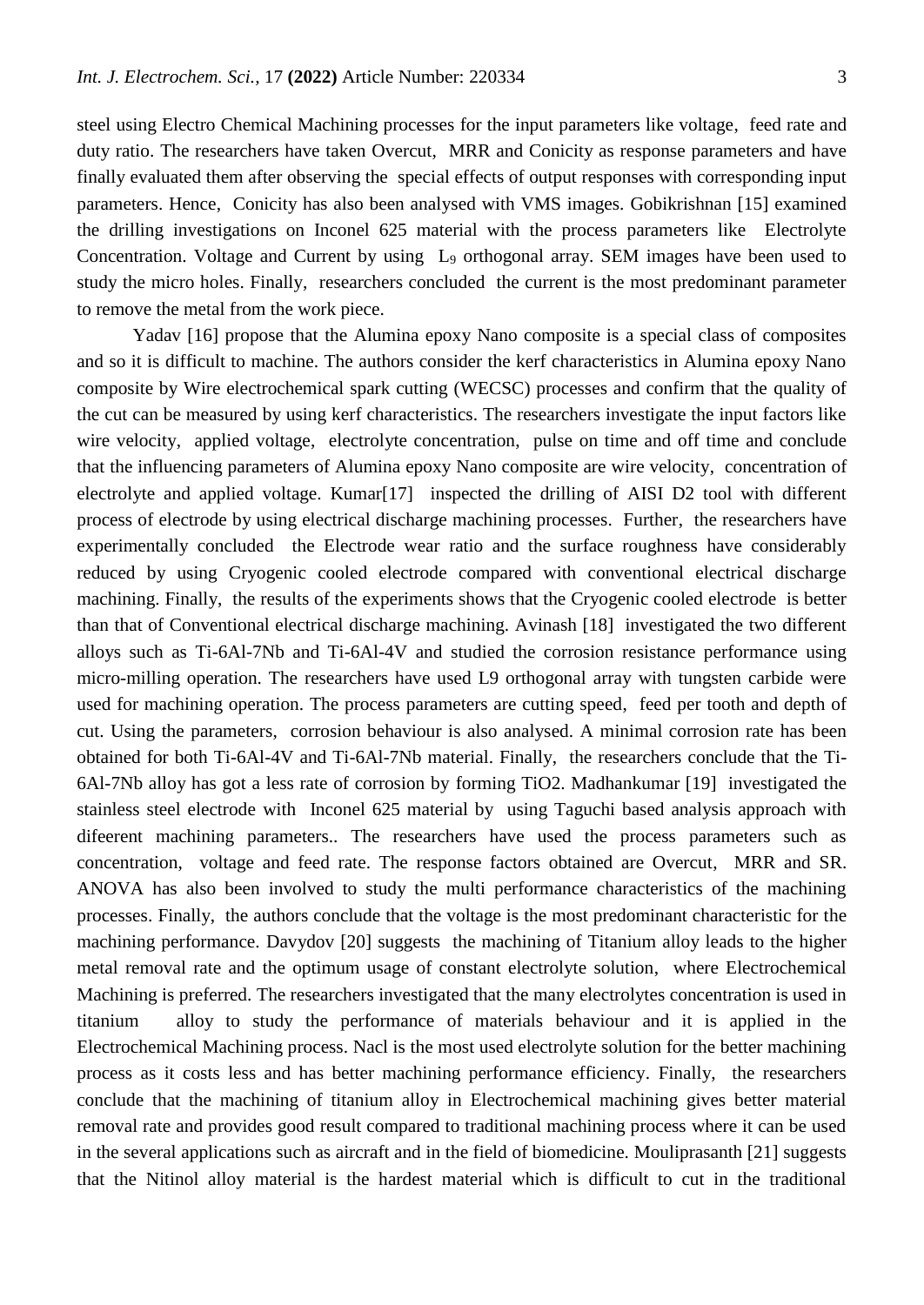machining processes because of their shape memory effect, thereby Micro Electro chemical Machining processes are used. To make the micro holes in NiTi alloy with 0.25mm thickness and variant electrolyte solution is used as passivating and Non-Passivating Electrolyte for the behaviour of studying machining performance characteristics. The machining input factors such as feed rate, duty cycle and voltage and the output parameters like Conicity, circularity, overcut and Material Removal rate. The researchers concludes that the using of passive electrolyte solution in the machining of Nitinol alloy material which gives the higher Material Removal Rate. In addition, it also gives the better surface finish and accuracy of using the nitrate solutions. Dabrowski [22] has developed the numerical model for two-dimensional flow of electrolyte concentration in the IEG where Electrochemical Machining process is used. Finally, the researchers conclude that the results are compared with experimental data continuous Electrochemical Machining process with a Vibrating Tool Micro Electrochemical Machining process. Hence, the researchers get their results more accurately with less vibration frequencies. Consequently, higher frequencies vibration leads to least accuracy and surface finishes. Kumar [23] investigated that the Electrochemical Machining processes using various machining parameters and find out the output responses as diametrical overcut. The researchers developed the Micro Electrochemical Machining process to drill the micro holes using insulated electrode with Bare and flat end electrodes with minimizing of machined stray position in the workpiece material. The researchers have done the modelling and simulation for the different machining parameters to obtain the optimum values using COMSOL Multiphysics V4.2a software and finally conclude that using of Insulated electrode for machining purpose gives the minimum abandoned current affected zone and also produces minimum diametrical overcut and gives better accuracy and surface finished holes for the required shape. Few other optimization studies were also carried out in the area of electro chemical machining.[24, 25]. Zhou developed the rotating tool for machining the workpiece in an Electrochemical Machining setup to get the desired curved surface with the best qualities. The researchers conclude that the machining gap plays a key role in the performance characteristics and the numerical simulations were carried out [26]. The researchers investigated the Laser drilling with jet Electrochemical machining with the usage of 321 Stainless steel workpiece materials. When using laser drilling for machining, the entrance part of the hole is clean and free of blotches, and the surface area has less pitting; additionally, better accuracy is achieved with fewer defects in the workpiece materials[27, 28].

From the literature survey, it has been observed that many researchers have reported on various materials like Titanium alloy material, Inconel alloy material, high nickel and cobalt materials. But, only a few researchers have reported on Stainless steel material. None of the researchers have done an experimental investigation on 15-5 PH stainless steel on Electro chemical machining for optimizing the machining performance characteristics. This research mainly focuses on optimizing the parameters of Electro Chemical Maching with different dependent variables. The main focus of the ECM process is to get the maximum Material Removal Rate (MRR). On the other hand, Overcut plays a vital role in the machining process. The present study concludes that Current acts as the most important factor for attaining the machining performance characteristics. Hence, the researchers moving into multi objective optimization, use Grey Rational analysis (GRA) to optimize the functioning parameters and to get the optimum processed values. To carry out the experiments, an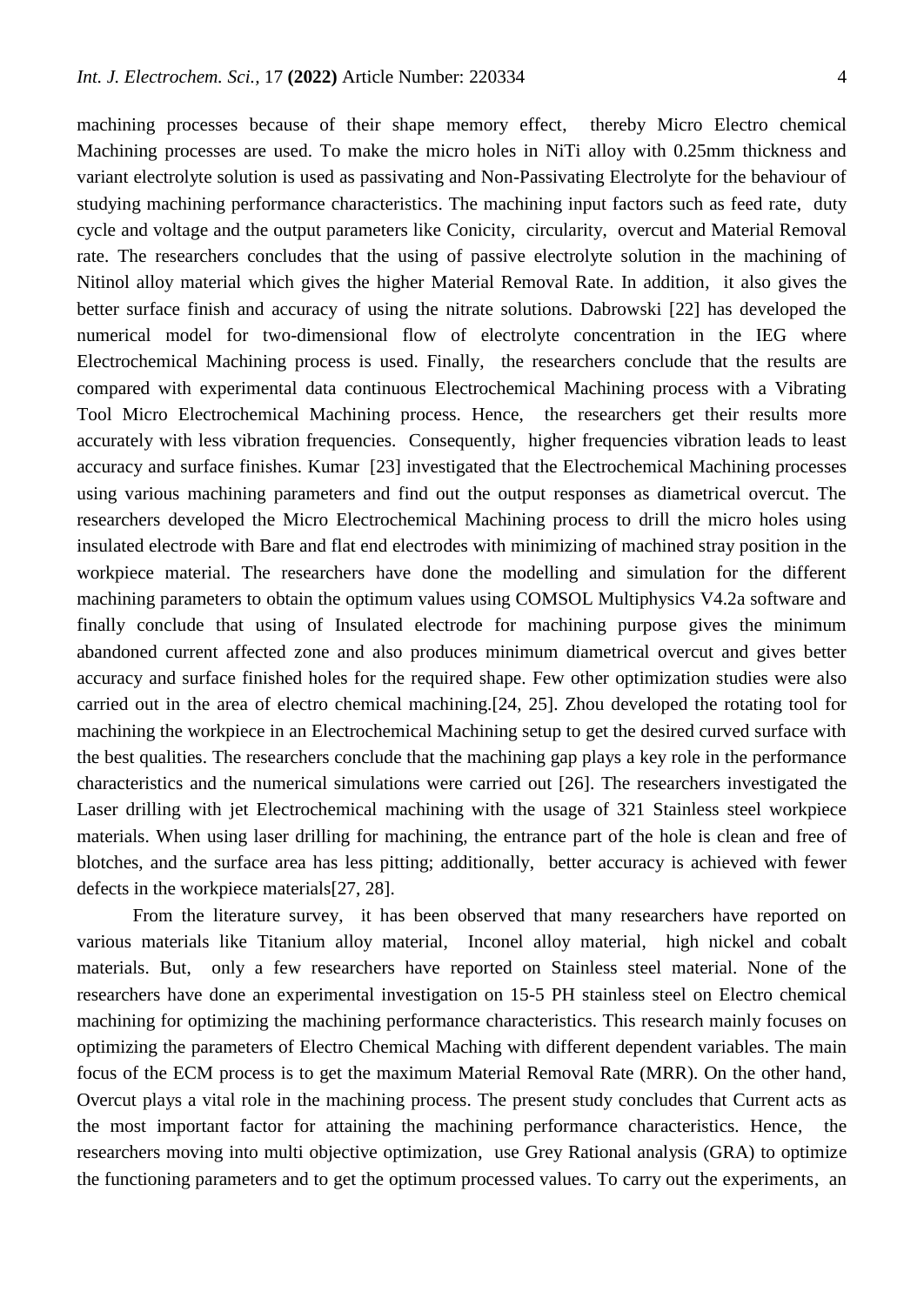orthogonal array  $(L_{27})$  has been used in this study to get the desired output machining performance characteristics. Thus, the objective of the present study is to enhance the machining input factors including the Current, Voltage, Electrolyte concentration and IEG by using Grey Relational Analysis

# **2 GREY RELATIONAL ANALYSIS**

Taguchi method is a powerful technique for developing superior quality and cost-based systems of experiments for an Orthogonal Array (OA), which has a shortened variance for optimal operation values to configure the process of control factors. Taguchi method is suitable for optimisation of a sole reaction, but the performance of multi optimisation features is dissimilar from machining performance features. Following steps are adopted for the grey relational Analysis procedure

Step 1: For MRR, 'Higher the better' is the desired characteristic used. Hence as a criterion, the Material Removal Rate must be maximized. Normalisation using MRR is

$$
Z_{k} = \frac{y_{k} - \min(k)}{\max(k) - \min(k)} \qquad (1)
$$

Step 2: For Overcut, 'Lower the better' is the desired characteristic used. So, overcut must be minimized. Normalisation using Overcut is

$$
Z_k = \frac{\max(k) - y_k}{\max(k) - \min(k)} \quad (2)
$$

where  $Z_k$  shows the value for Grey Relational generation. Max (k) relates to maximum value of k and min(k) relates to minimum value of k for their kth response. The response of  $(k=1, 2, 3...27)$ for the reaction variables. For a better performance characteristic, they should have larger normalized values.

Step 3: The equation (3) is calculated for Grey Relational coefficient  $\varnothing(k)$  $\emptyset_k = \frac{\Delta_{min} - \omega \Delta_{max}}{\Delta(k) + \omega \Delta_{max}}$  $\Delta(k)+\omega\Delta_{max}$ (3)

where  $\Delta_{\min}$  &  $\Delta_{\max}$  are the maximum and minimum values of normalized results for the Kth response and  $\omega$  is the differentiating factor where the values are in the range of  $0 \leq \omega \leq 1$ . The recommended values of the differentiating factor  $\omega$  is taken as 0.5. So,  $\omega$  is approximately taken as 0.5 for the analysis of the current study

Step 4: The Grey Relational Grade is considered as total output techniques for multi responses parameters like Overcut and Material Removal Rate. In the equation (4), the Grey Relational grade of every experiment has been calculated as given below:

$$
\gamma = \frac{1}{n} \sum_{k=1}^{n} \emptyset(k) \qquad (4)
$$

where 'n' denotes the machining process variables. From experiments, it has been observed that the maximum value of GRG shows highest sequence as order of 1. The symbol  $\gamma$  denotes the relationship between the comparative order and the reference order. Then, the most significant value for Grey Relational Grade is attained, when corresponding value of order is 1.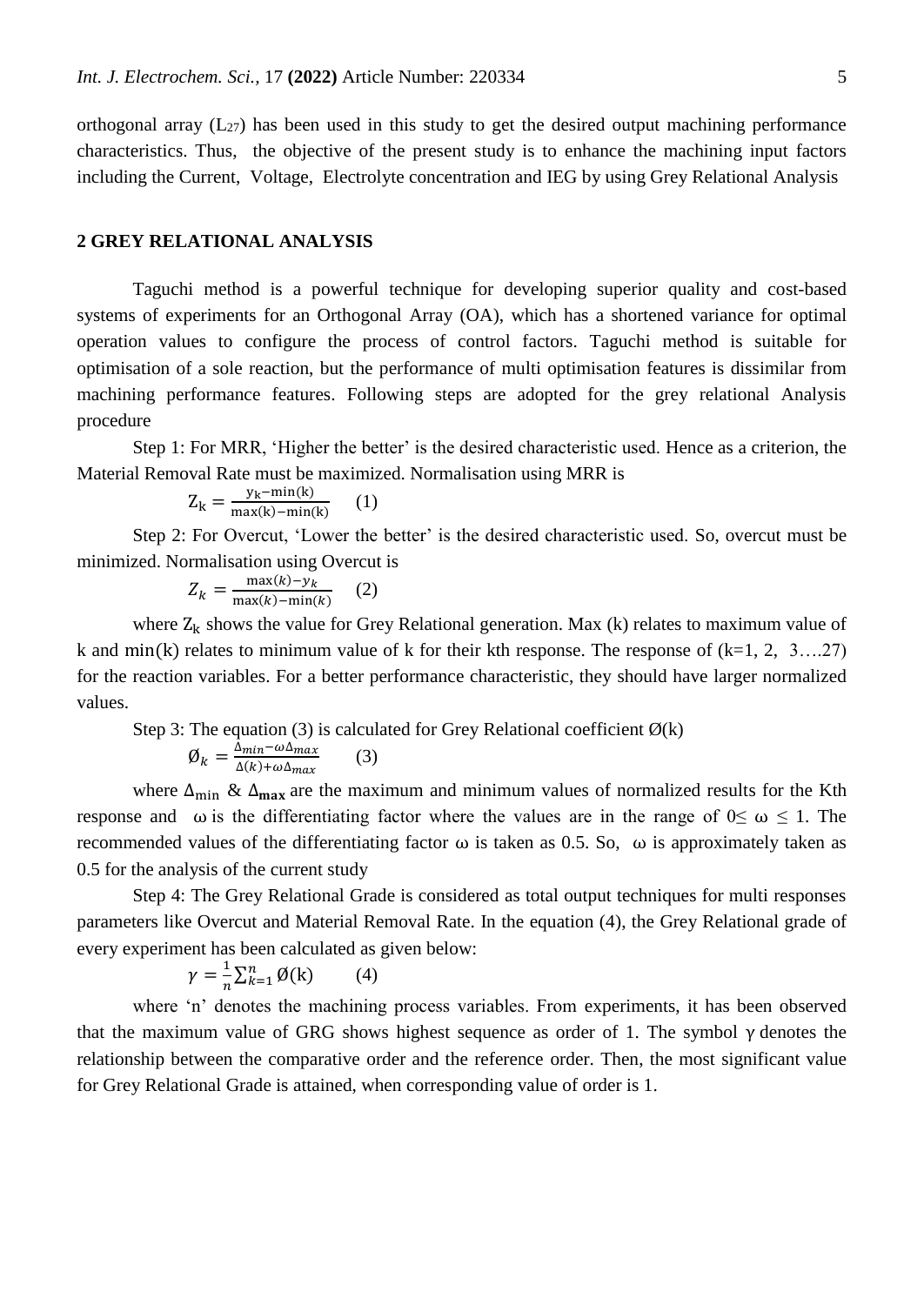# **3. MATERIALS AND METHODS**

# *3.1 Selection of Materials*

15-5 PH Stainless Steel is a hardening stainless steel and mainly used in the aerospace field, food processing, metalworking and petrochemical industries. The 15-5 PH stainless steel material provides excellent mechanical properties such as high corrosion resistance, good strength and a high degree of hardness. Compared to the strengthened nickel alloys and non-ferrous alloys, it is more effective to use. Therefore, 15-5 PH stainless steel has been chosen as the work piece material for the present study. The chemical configuration of the 15-5 PH stainless steel material is configured in Table1. The work piece material, which is made up of circular sections of 50mm in diameter, and 0.6mm in thickness was chosen for this research study.

**Table 1.** Chemical configuration for 15-5 PH stainless steel

|       | $\sim$<br>ບ⊥       | Mn         |       |       | $\cdot$ $\cdot$<br>1 J T | ີ     | Mo    | ∪u                             | m.<br>. . | w     | 1 TT |
|-------|--------------------|------------|-------|-------|--------------------------|-------|-------|--------------------------------|-----------|-------|------|
| 0.023 | $\sim$<br>$v.\tau$ | 62<br>u.uj | 0.022 | 0.001 | 70<br>⊥<br>$\cdots$      | 15.40 | 0.092 | $\sim$<br>$\sim$ 1<br><u>.</u> | 0.001     | 0.057 | 0.02 |

The copper tool plays an essential role in machining the work piece and generally, it has high electrical conductivity for the passage of current. Hence copper tool material is used for this study. The tool is coated with an epoxy powder resin on either side of the tool position because the lower contact area of the machine passes the current to the work piece. Therefore, the current passes straight through the base of the tool to the work piece, which helps in preventing the passage of current in large areas of machining. Sodium chloride is rapidly dissolved in water and reacts with other solvents. The preparation of sodium chloride solution plays an important role in Material Removal Rate for removing the work piece. Therefore, Sodium chloride electrolyte solution is used for machining in the present investigation. Various levels of concentration like 40g/lit, 45g/lit, and 50g/lit have been used in this experiment for machining.

# *3.2 Design of Experiment*

The present investigation involves four controllable factors like Current, Electrolyte Concentration, Voltage, and Inter-electrode gap. and three levels with four process parameters are used for machining. In this investigation,  $L_{27}$  orthogonal arrays (OA) are used in the Design of Experiments (DOE) with the support of Minitab software for operating the experiments. Many trials and errors have been done and finally the SR, Overcut and MRR were calculated. The machining parameters and their level of factors are tabulated in table 2. The experimental work proceeses through 27 runs with three levels were chosen for the experiments.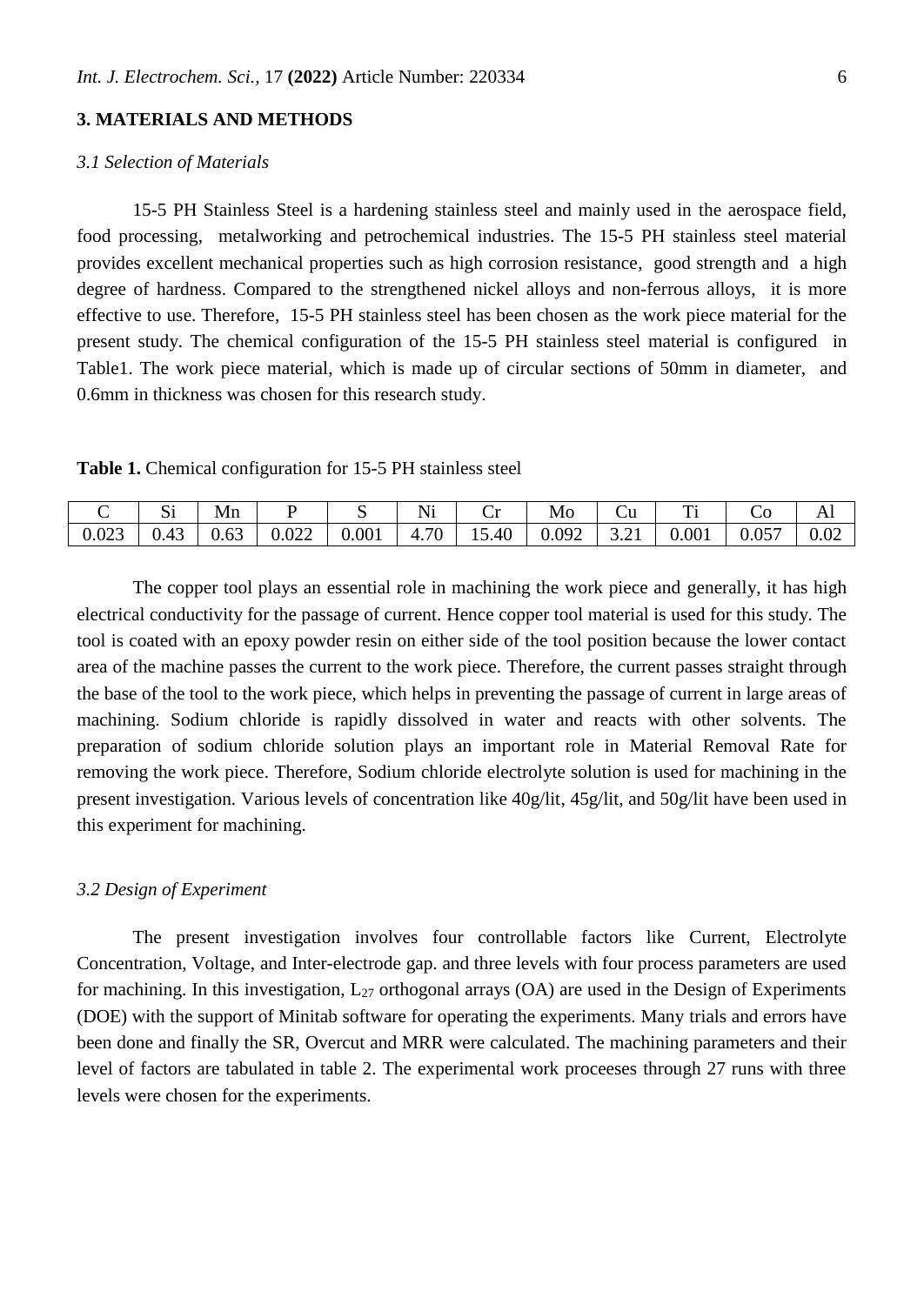| Parameters and Units                 | Symbols | Level 1 | Level 2 | Level 3 |
|--------------------------------------|---------|---------|---------|---------|
| Current(A)                           |         |         |         |         |
| Voltage(V)                           |         |         |         |         |
| Electrolyte Concentration( $g$ /lit) |         |         | 4.      | 50      |
| Inter Electrode gap(mm)              |         |         |         |         |

**Table 2.** The Various Levels and parameters of machining.

#### *3.3 Experimental Procedure*

The Electrochemical machining set up consists of Machining chamber, Tool feeding arrangement, nozzle, Stepper motor, Pulse generator, and Filter. The work piece is considered as Anode and tightly fixed inside the chamber and the tool is considered as Cathode, rigidly fixed in the main screw, which is supported by a stepper motor. A current sensing circuit connects the stepper motor controller circuit and the tool to prevent short circuits in the machining set up. The tool is moved in the forward direction to reach the work piece, and the constant gap is maintained between Anode and Cathode because it is a not-touchable process. The input variables like current, Voltage, pulse on time and off time are speckled by the control panel. The electrolyte concentration has been poured into the bath, and the work piece is dipped in an electrolyte solution. The electrolyte is passed through the tank and a filter which removes the polluted material from the electrolyte. In an evacuated bath, the electrolyte solution is stored for the machining processes. The material is separated in the form of mud, and it is precipitated in the filter followed by chemical reaction that takes place by means of current and electrolyte solution. By this technique, the hardest material can give a complex profile in a distinct machining operation.

# *3.4 Machining Characterisation*

# *3.4.1 Measurement of Material Removal Rate and Overcut*

The Material Removal Rate can be calculated as the weight has been calculated during earlier machining and later machining of the component at the respective time. The formula of the Material Removal Rate can be shown in the equation. Overcut may be defined as the difference between machined hole dimension and the dimension of the tool electrode. The Overcut can be calculated by using the formula given in the equation (6).

# *3.4.2 Measurement of Material Removal Rate (MRR)*

The MRR in the ECM processes is higher than any of the un-conventional machining processes. The Material Removal Rate can be formulated by taking the weight of the drilled work piece and the weight of the undrilled workpiece with respect to the time duration of the respective machined workpiece. So, the weight of the work piece is taken by means of a weight balancing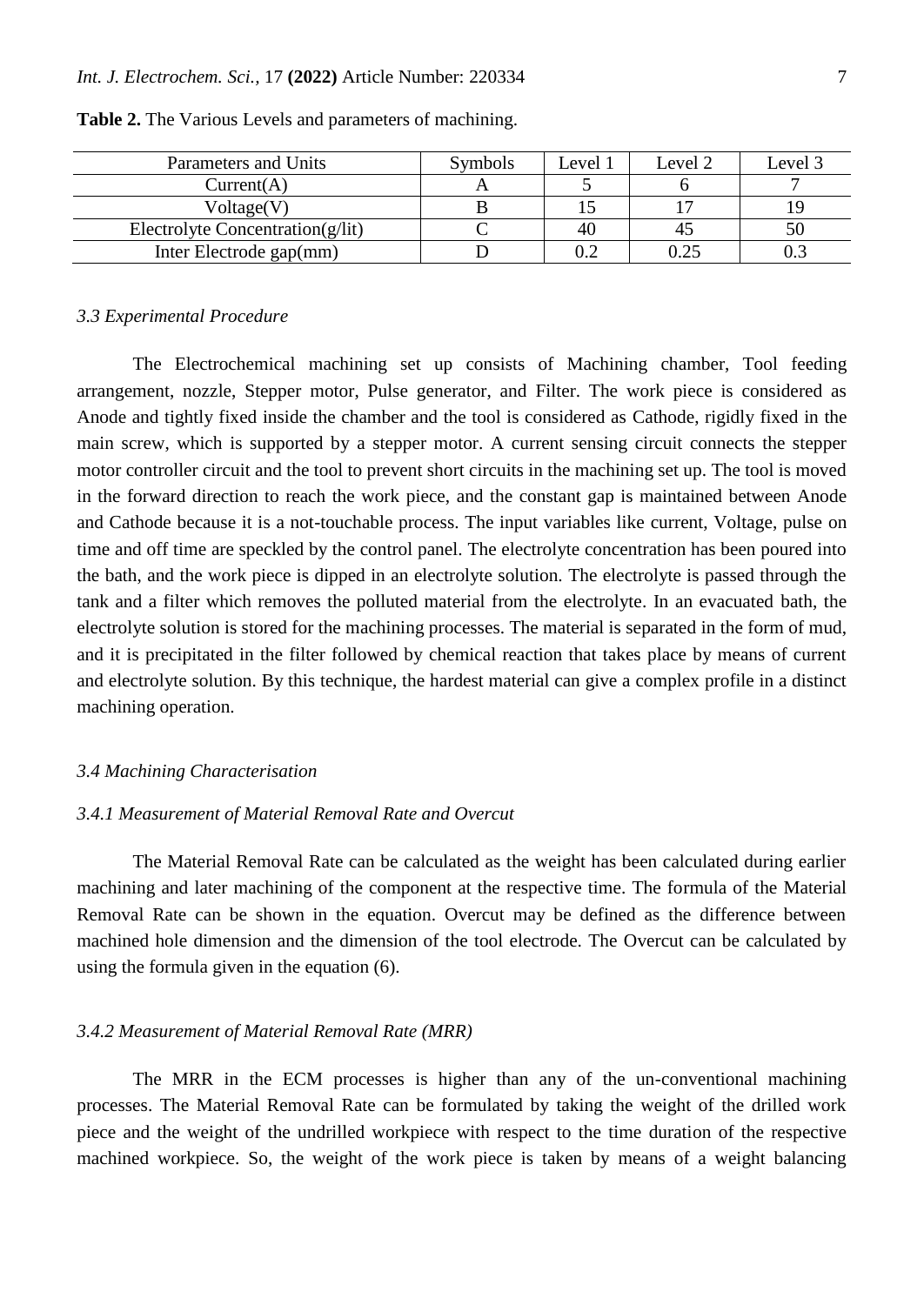machine with their respective accuracy. The pulse rectifier calculates the time duration of the drilled hole. The equation (5) can be used for calculating the MRR.

Material Removal Rate= $\frac{P-Q}{R}$  (5) Where P=weight of the work piece before machining Q=Weight of the work piece after machining R=Machining Time

#### *3.4.3. Measurement of Surface Roughness (SR)*

The surface roughness of the drilled work piece material can be measured by means of Mitutoyo Surftest 201.The results are obtained by taking the average value of three measurements taken in the different positions of the measured instrument. Surface roughness is prepared in the transverse direction on the work piece material (15-5 PH Stainless Steel). This is repeated three times and the average of the three times of dimensions is noted. The measurement of the profile is digitized, and the readings are taken with the accurate measurements.

#### *3.4 .4 Measurement of Overcut*

Overcut is defined as the difference between machined hole dimension and the dimension of the tool electrode as the size of the hole is produced in the work piece material during the machining process. Overcut is the most predominant parameter to reduce the machining accuracy. In this study, Taguchi's techniques are used to reduce the Overcut by using optimal input factors like Voltage, Electrolyte Concentration, current and IEG to get the optimal values which are determined for 15-5 PH Stainless steel work piece material.

Overcut = Dimension of the machined hole – Dimension of the tool electrode  $(6)$ 

#### **4. RESULTS AND DISCUSSION**

The work involves three levels and four process parameters used for machining processes. The four controllable factors are Current, Electrolyte Concentration, Voltage, and Inter-electrode gap. In this investigation,  $L_{27}$  orthogonal arrays (OA) are used with the support of Minitab software for operating the experiments. For  $L_{27}$  orthogonal Array (OA), the three-level factors can be used to provide the response factors like SR, Overcut and MRR. For the twenty-seven experimental values and the corresponding output responses, values are shown in the table 3.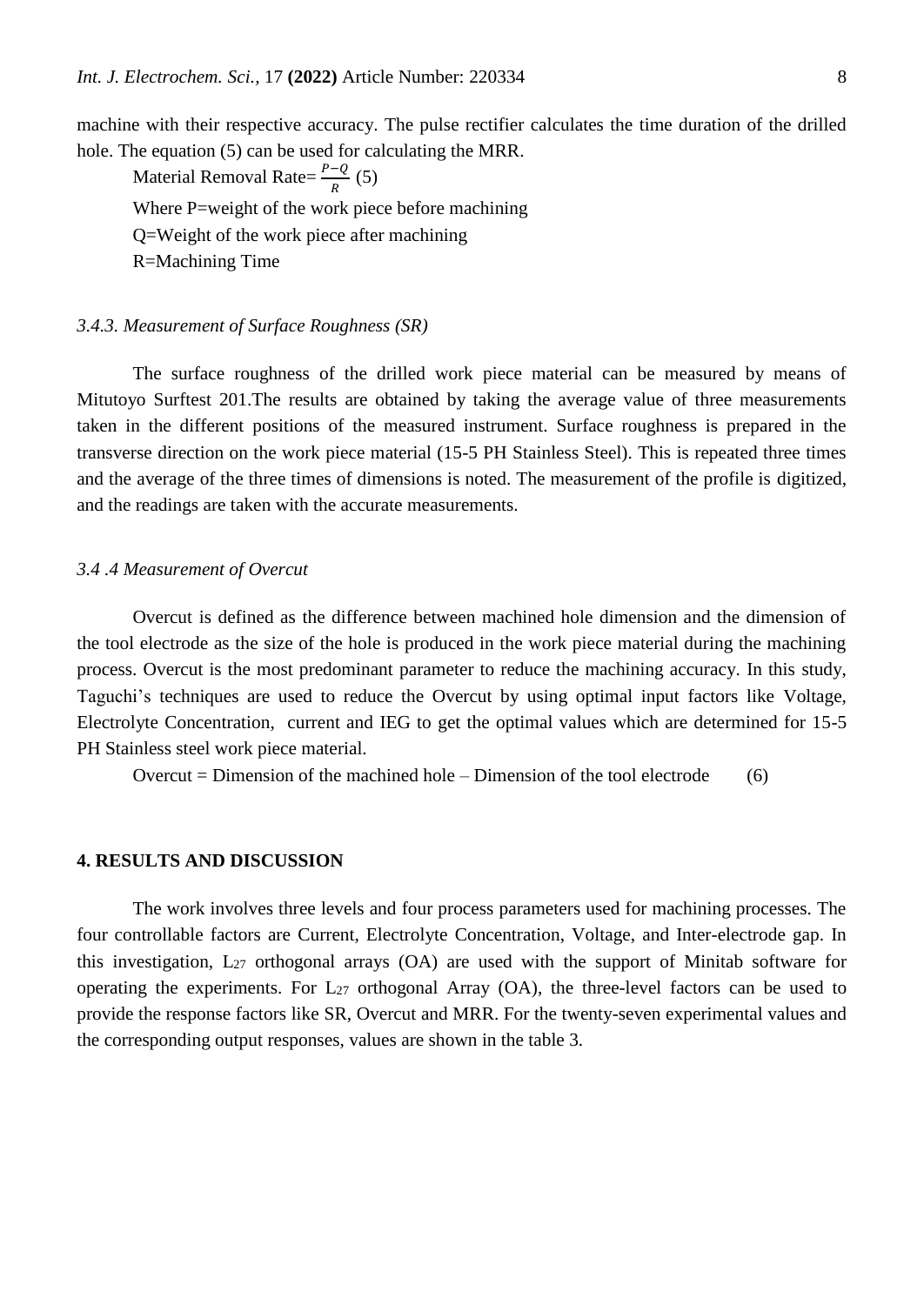| Exp.No         | $\mathbf{A}$   | B  | $\mathbf C$ | D    | <b>Output Responses</b> |                   |         |  |  |
|----------------|----------------|----|-------------|------|-------------------------|-------------------|---------|--|--|
|                |                |    |             |      | <b>MRR</b>              | Surface Roughness | Overcut |  |  |
| $\mathbf{1}$   | 5              | 15 | 40          | 0.20 | 2.662                   | 1.97              | 0.756   |  |  |
| $\mathbf{2}$   | 5              | 15 | 45          | 0.25 | 2.732                   | 2.35              | 0.725   |  |  |
| 3              | 5              | 15 | 50          | 0.30 | 2.812                   | 1.98              | 0.702   |  |  |
| $\overline{4}$ | 5              | 17 | 40          | 0.25 | 2.594                   | 2.24              | 0.756   |  |  |
| 5              | 5              | 17 | 45          | 0.30 | 2.801                   | 2.43              | 0.795   |  |  |
| 6              | 5              | 17 | 50          | 0.20 | 2.915                   | 2.30              | 0.856   |  |  |
| 7              | 5              | 19 | 40          | 0.30 | 2.676                   | 2.48              | 0.895   |  |  |
| $8\,$          | 5              | 19 | 45          | 0.20 | 2.885                   | 2.91              | 0.978   |  |  |
| 9              | 5              | 19 | 50          | 0.25 | 2.942                   | 2.73              | 0.904   |  |  |
| 10             | 6              | 15 | 40          | 0.25 | 2.788                   | 2.81              | 0.453   |  |  |
| 11             | 6              | 15 | 45          | 0.30 | 2.926                   | 2.95              | 0.426   |  |  |
| 12             | 6              | 15 | 50          | 0.20 | 3.172                   | 2.88              | 0.513   |  |  |
| 13             | 6              | 17 | 40          | 0.30 | 2.879                   | 3.41              | 0.526   |  |  |
| 14             | 6              | 17 | 45          | 0.20 | 3.147                   | 3.32              | 0.578   |  |  |
| 15             | 6              | 17 | 50          | 0.25 | 3.144                   | 3.15              | 0.595   |  |  |
| 16             | 6              | 19 | 40          | 0.20 | 2.946                   | 3.37              | 0.625   |  |  |
| 17             | 6              | 19 | 45          | 0.25 | 3.312                   | 4.26              | 0.461   |  |  |
| 18             | 6              | 19 | 50          | 0.30 | 3.189                   | 3.39              | 0.571   |  |  |
| 19             | $\overline{7}$ | 15 | 40          | 0.30 | 3.034                   | 4.01              | 0.185   |  |  |
| 20             | $\overline{7}$ | 15 | 45          | 0.20 | 3.156                   | 4.45              | 0.179   |  |  |
| 21             | $\overline{7}$ | 15 | 50          | 0.25 | 3.335                   | 4.27              | 0.16    |  |  |
| 22             | $\tau$         | 17 | 40          | 0.20 | 3.146                   | 4.34              | 0.256   |  |  |
| 23             | 7              | 17 | 45          | 0.25 | 3.314                   | 5.15              | 0.279   |  |  |
| 24             | $\overline{7}$ | 17 | 50          | 0.30 | 3.390                   | 4.35              | 0.295   |  |  |
| 25             | $\overline{7}$ | 19 | 40          | 0.25 | 3.226                   | 4.77              | 0.276   |  |  |
| 26             | $\overline{7}$ | 19 | 45          | 0.30 | 3.412                   | 5.22              | 0.256   |  |  |
| 27             | $\overline{7}$ | 19 | 50          | 0.20 | 3.456                   | 4.83              | 0.389   |  |  |

**Table 3.** Design of Experimental Values and output values of Response parameters results

# *4.1 Process Parameters of Material Removal Rate for 15-5 PH Stainless Steel*

The focus for Micro Electro Chemical Machining process is to get the higher Material Removal Rate with lower Overcut and Surface Roughness parameters. In the present investigation, Table 4 shows that MRR increases when there is a gradual rise in current from 5 to 7A. It also shows that MRR increases when the voltage increases from 15 to 17V. The table 4 shows that the Material Removal Rate increases when the electrolyte concentration increases from 40 to 50 g/lit, but with the further parameters of IEG, the Material Removal Rate decreases when the IEG increases from 0.20 to 0.30 mm [19]. The productivity of Micro Electro chemical Machining process can be determined by MRR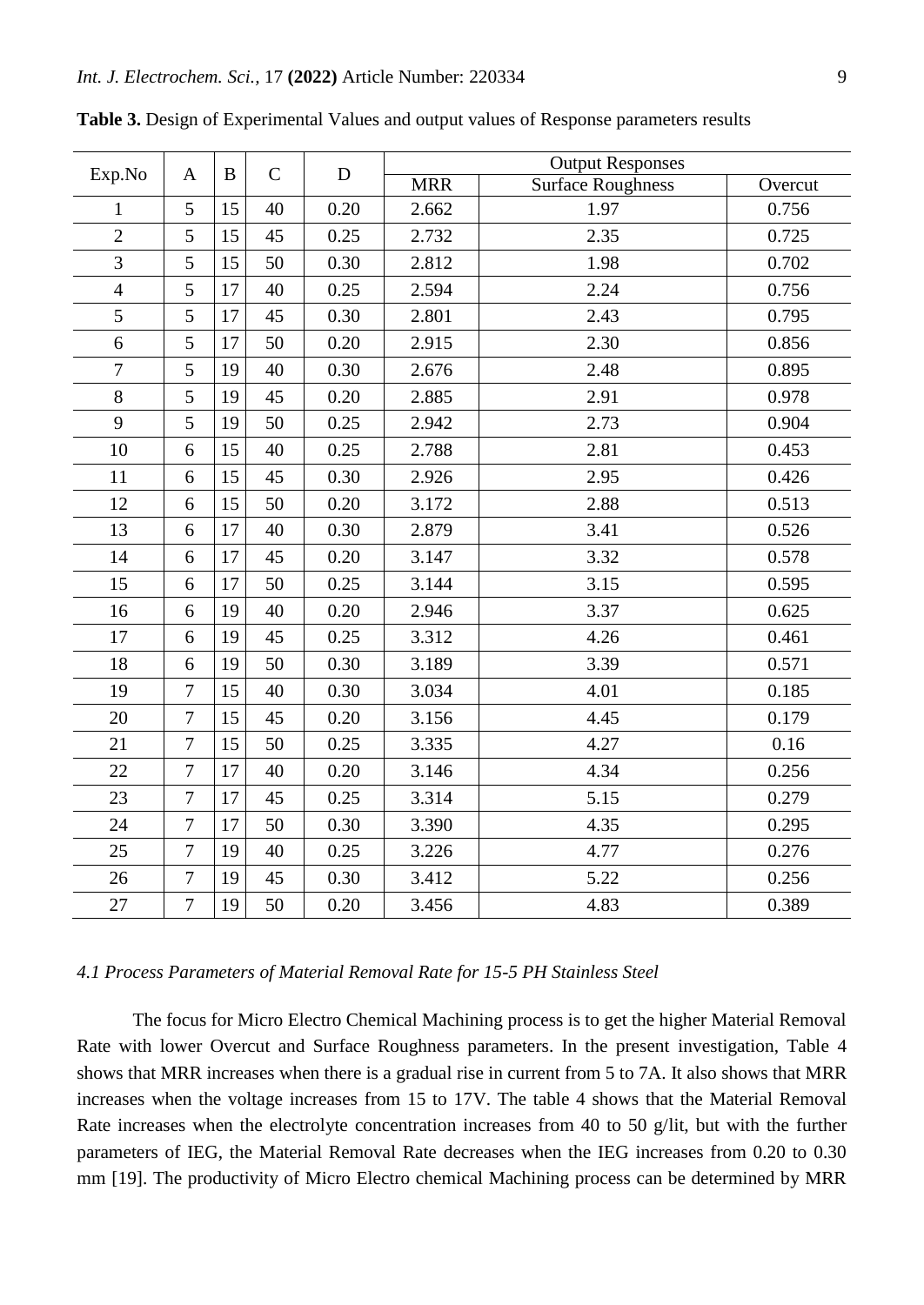with the help of the influence of machining input parameters like current, Electrolyte Concentration, Voltage and IEG for the work piece material of 15-5 PH stainless steel.[13].

# *4.2 Response Analysis for Material Removal Rate of 15-5 PH Stainless Steel*

| Levels         |                       |                       | Means                                         |                                       | S/N Ratio             |                       |                                               |                                      |  |
|----------------|-----------------------|-----------------------|-----------------------------------------------|---------------------------------------|-----------------------|-----------------------|-----------------------------------------------|--------------------------------------|--|
|                | Current<br>(A)<br>(A) | Voltage<br>(V)<br>(B) | Electrolyte<br>Concentration<br>$(g/lit)$ (C) | Inter<br>Electrode<br>Gap (mm)<br>(D) | Current<br>(A)<br>(A) | Voltage<br>(V)<br>(B) | Electrolyte<br>Concentration<br>$(g/lit)$ (C) | Inter<br>Electrode<br>Gap(mm)<br>(D) |  |
|                | 2.780                 | 2.957                 | 2.883                                         | 3.054                                 | 8.873                 | 9.395                 | 9.175                                         | 9.675                                |  |
| $\overline{2}$ | 3.056                 | 3.037                 | 3.076                                         | 3.043                                 | 9.690                 | 9.620                 | 9.735                                         | 9.631                                |  |
| 3              | 3.274                 | 3.116                 | 3.151                                         | 3.013                                 | 10.295                | 9.843                 | 9.948                                         | 9.552                                |  |
| Delta          | 0.494                 | 0.159                 | 0.267                                         | 0.041                                 | 1.422                 | 0.448                 | 0.773                                         | 0.124                                |  |
| Rank           |                       | 3                     | 2                                             | 4                                     |                       | 3                     | 2                                             | $\overline{4}$                       |  |

**Table 4.** Response Table for Material Removal rate of 15-5 PH stainless Steel

Response analysis for MRR of Micro Electro Chemical machining for 15-5 PH stainless steel is given in table 4. It is experimental from the analysis of response table values to get the optimum process parameters for better MRR , which is A3B3C3D1. This means that the Current is 7A, voltage is 19V, Electrolyte concentration is 50 g/lit and IEG is 0.2 mm. Current is the maximum predominant factor for MRR followed by the Electrolyte Concentration, Voltage and Inter Electrode Gap respectively. The variation in material removal rate is nearly identical to analyses with similar setup. [15]. It is observed that the difference (delta) has higher values and gets the first rank for Current parameters followed by the remaining process parameters and thus have the most influence factors over Micro Electro Chemical Machining performance characteristics.[19]

# *4.3 Process Parameters of Surface Roughness for 15-5 PH Stainless Steel*

For the present study, it is determined from Table 5, shows that the surface roughness of the drilled surface decreases when there is a gradual decrease in current from 5 to 7A. It also shows that the SR of the machined surface decreases again due to the lower potential difference and with the decrease of voltage from 15 to 17 V. From the table, it has been observed that the surface roughness first decreases when the concentration of electrolyte is increased from 40 to 50 g/lit. Taking the initial level of electrolyte concentration does not show the variation , but the level of concentration increases first, then decreases and then increases again with the highest level of electrolyte concentration because, for the unconventional machining process, especially for the Electro Chemical Machining Process, electrolyte concentration levels are important for the machined surface of the drilled hole. When the concentration of electrolyte increases, the excess of ions that exist in the IEG helps to remove the undesirable material and thus leads to poor surface finish owing to the increase in surface roughness as shown in table 5. In similar analyses, the increases in IEG lead to a decrease in surface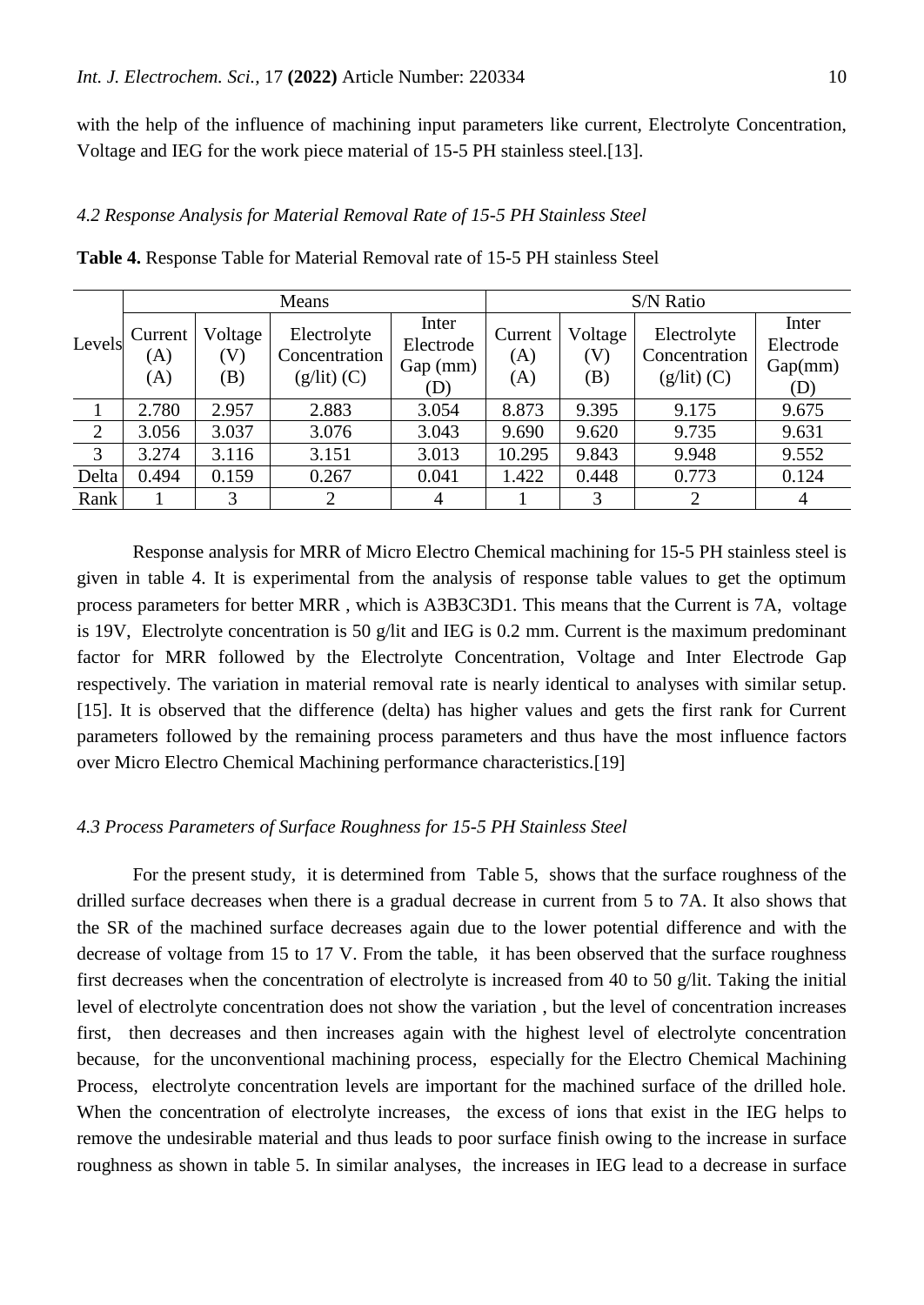roughness. [3]. But, due to the other parameters of the inter electrode gap, the surface roughness decreases first and the level of the gap increases and again it fluctuates from decrease to increase according to the process parameter, IEG, from 0.20 to 0.30 mm. The increase in the inter electrode gap takes the affinity away from the gap between work piece and tool as the flow of current in the gap increases from machining processes. Therefore, greater flow of current density in the gap yields lesser surface roughness. Less concentration of electrolyte leads to higher roughness of the drilled exterior area because of ions diminishing in the machining path of the electrolyte.[3, 13]

# *4.4. Response Analysis for Surface Roughness of 15-5 PH Stainless Steel*

|        |                       |                      | Means                                         |                                      | S/N Ratio             |                      |                                            |                                       |  |
|--------|-----------------------|----------------------|-----------------------------------------------|--------------------------------------|-----------------------|----------------------|--------------------------------------------|---------------------------------------|--|
| Levels | Current<br>(A)<br>(A) | Voltage<br>V)<br>(B) | Electrolyte<br>Concentration<br>$(g/lit)$ (C) | Inter<br>Electrode<br>Gap(mm)<br>(D) | Current<br>(A)<br>(A) | Voltage<br>V)<br>(B) | Electrolyte<br>Concentration<br>(g/lit)(C) | Inter<br>Electrode<br>Gap (mm)<br>(D) |  |
|        | 2.377                 | 3.074                | 3.267                                         | 3.374                                | $-7.454$              | $-9.382$             | $-9.928$                                   | $-10.218$                             |  |
| 2      | 3.282                 | 3.410                | 3.671                                         | 3.526                                | $-10.261$             | $-10.306$            | $-10.931$                                  | $-10.566$                             |  |
| 3      | 4.599                 | 3.773                | 3.320                                         | 3.358                                | $-13.222$             | $-11.249$            | $-10.078$                                  | $-10.153$                             |  |
| Delta  | 2.222                 | 0.699                | 0.404                                         | 0.168                                | 5.768                 | 1.866                | 1.003                                      | 0.413                                 |  |
| Rank   |                       | $\overline{2}$       | 3                                             | 4                                    |                       | $\overline{2}$       | 3                                          | 4                                     |  |

**Table 5.** Response Table for Surface Roughness of 15-5 PH stainless Steel

Response analysis for SR of Micro Electro Chemical machining for 15-5 PH stainless steel is tabulated in table 5. It is experimental from the analysis of response table to get the optimum response factors for surface roughness which is A1B1C1D3. This means that the Current is 5A, voltage is 15V, Electrolyte concentration is 40g/lit and inter electrode gap is 0.3mm. Current is the greatest predominant parameter for SR followed by Voltage, Electrolyte Concentration, and IEG respectively. It is observed that the difference (delta) is extreme and gets the first rank for the Current parameters followed by the remaining process parameters and thus has the most influential factors over Micro Electro Chemical Machining performance characteristics.[3]

# *4.5. Process Parameters of Overcut for 15-5 PH Stainless Steel*

Table 6 indicates that the overcut increases when the level of current increases from 5 to 7A. It also shows that the overcut decreases when the corresponding voltage values increase from 15 to 17V. From the table 6, it is observed that the overcut increases first from 40 to 45 g/lit and decreases with the rising level of electrolyte concentration from 45 to 50 g/lit which shows that the increasing level of electrolyte concentration erode the work piece material [10]. This leads to a higher machined hole surface compared to the diameter of the tool electrode materials. But, due to the other parameters of the inter electrode gap, overcut increases when IEG increases from 0.20 to 0.25 mm and again it decreases when the level of IEG increases from 0.25 to 0.3mm. The productivity of the Micro ECM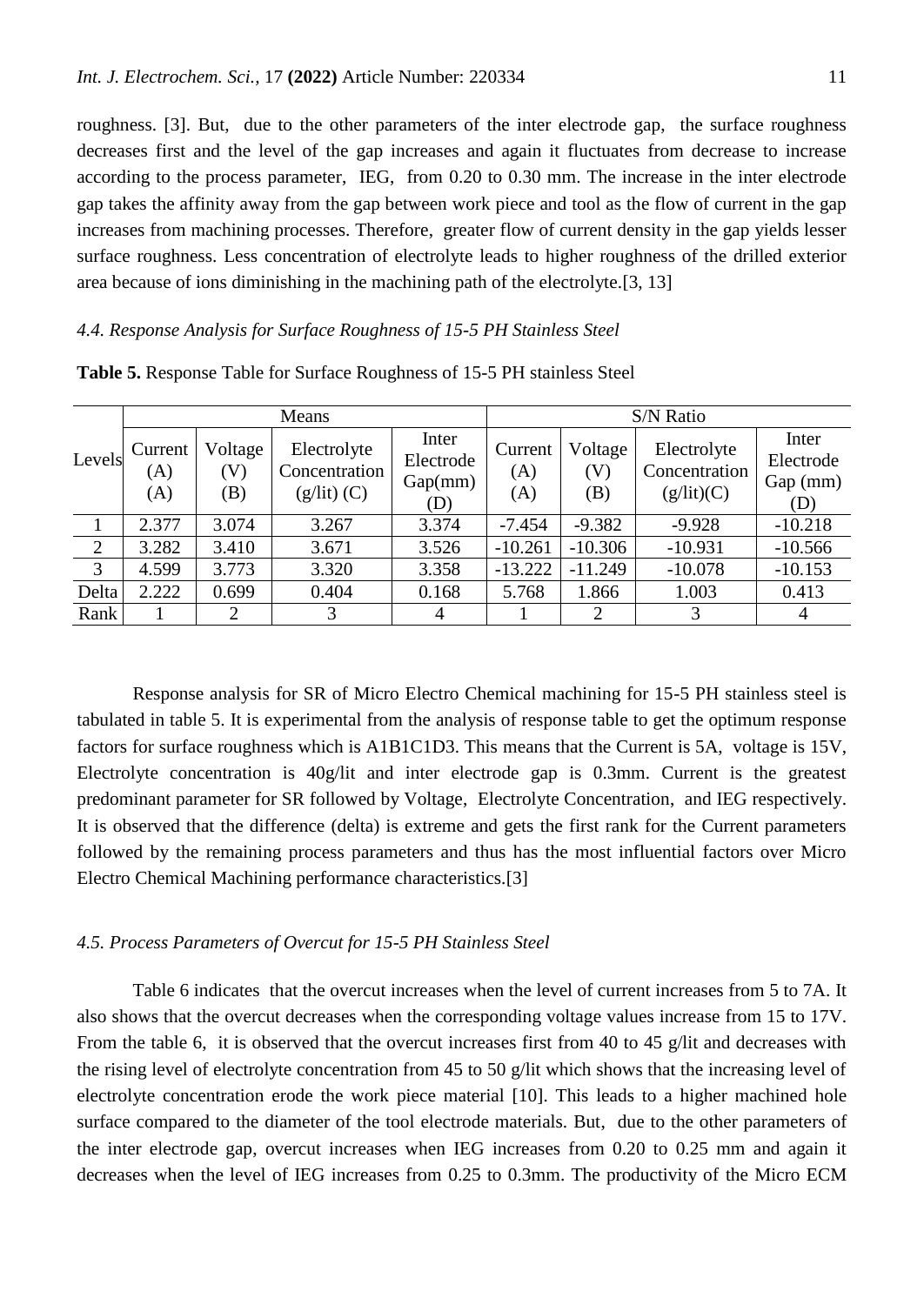process can be determined by overcut with the help of the influence of machining input factors like current, Voltage, Electrolyte Concentration and Inter Electrode Gap for 15-5 PH stainless steel.

# *4.6 Response Analysis for Overcut of 15-5 PH Stainless Steel*

|                |                       |                       | Means                                         |                                          | S/N Ratio             |                                              |                                               |                                      |  |
|----------------|-----------------------|-----------------------|-----------------------------------------------|------------------------------------------|-----------------------|----------------------------------------------|-----------------------------------------------|--------------------------------------|--|
| Levels         | Current<br>(A)<br>(A) | Voltage<br>(V)<br>(B) | Electrolyte<br>Concentration<br>$(g/lit)$ (C) | Inter<br>Electrode<br>Gap<br>(mm)<br>(D) | Current<br>(A)<br>(A) | Voltage<br>$\left( \mathrm{V}\right)$<br>(B) | Electrolyte<br>Concentration<br>$(g/lit)$ (C) | Inter<br>Electrode<br>Gap(mm)<br>(D) |  |
|                | 0.8186                | 0.4554                | 0.5253                                        | 0.5700                                   | 1.789                 | 8.211                                        | 6.671                                         | 5.955                                |  |
| $\overline{2}$ | 0.5276                | 0.5484                | 0.5197                                        | 0.5121                                   | 5.624                 | 6.017                                        | 6.860                                         | 6.933                                |  |
| 3              | 0.2528                | 0.5950                | 0.5539                                        | 0.5168                                   | 12.251                | 5.436                                        | 6.133                                         | 6.776                                |  |
| Delta          | 0.5658                | 0.1396                | 0.0342                                        | 0.0579                                   | 10.462                | 2.775                                        | 0.727                                         | 0.978                                |  |
| Rank           |                       | $\overline{2}$        | 4                                             | 3                                        |                       | 2                                            | 4                                             | 3                                    |  |

**Table 6.** Response Table for Overcut of 15-5 PH stainless Steel

Response analysis for overcut of Micro Electro Chemical machining for 15-5 PH stainless steel is given in table 6. It is experimental from the analysis of the response table to get the optimum process parameters for Overcut, which is A3B1C3D2. This means that the Current is 7A, voltage is 15V, Electrolyte concentration is 50 g/lit and inter electrode gap is 0.25mm. Current is the leading parameter for overcut and it is followed by Voltage, IEG and Electrolyte Concentration respectively [19]. It is observed that the difference (delta) is maximum and that it gets the first rank for Current parameters followed by the remaining process parameters and thus have the most influential factors over Micro Electro Chemical Machining performance characteristics [13].

# *4.7. Analysis Of Variance (ANOVA)*

In this investigation, L27 orthogonal arrays (OA) are used with the support of Minitab software for operating the experiments and for calculating the Analysis of Variance (ANOVA). ANOVA is calculated for the following response factors like SR, overcut and MRR with the four controllable factors like Current, Electrolyte Concentration, Voltage and Inter-electrode gap.

| Source                       | DF | Seq SS  | Contribution | Adi SS  | Adj MS   | F-Value | P-Value |  |
|------------------------------|----|---------|--------------|---------|----------|---------|---------|--|
| <b>Material Removal Rate</b> |    |         |              |         |          |         |         |  |
| Current                      |    | .10511  | 67.81%       | 1.10511 | 0.552554 | 161.79  | 0.000   |  |
| Voltage                      |    | 0.11313 | 6.94%        | 0.11313 | 0.056565 | 16.56   | 0.000   |  |
| Electrolyte Concentration    |    | 0.34203 | 20.99%       | 0.34203 | 0.171016 | 50.07   | 0.000   |  |
| Inter Electrode Gap          |    | 0.00798 | 0.49%        | 0.00798 | 0.003989 | 1.17    | 0.334   |  |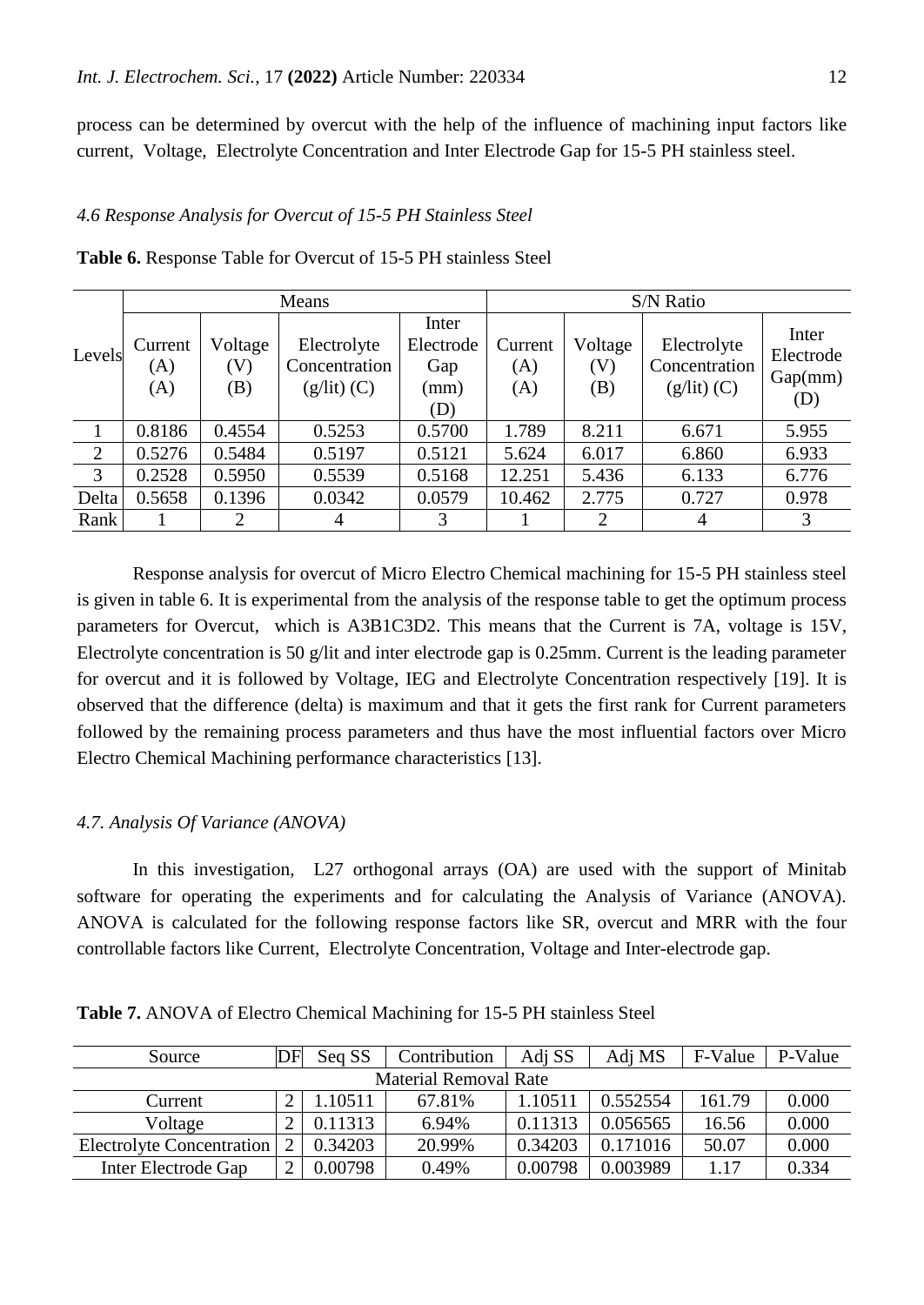| Error                            | 18             | 0.06147 | 3.77%                    | 0.06147 | 0.003415 |        |       |
|----------------------------------|----------------|---------|--------------------------|---------|----------|--------|-------|
| Total                            | 26             | 1.62972 | 100.00%                  |         |          |        |       |
|                                  |                |         | <b>Surface Roughness</b> |         |          |        |       |
| Current                          | $\overline{2}$ | 22.4757 | 86.01%                   | 22.4757 | 11.2379  | 467.38 | 0.000 |
| Voltage                          | $\overline{2}$ | 2.1992  | 8.42%                    | 2.1992  | 1.0996   | 45.73  | 0.000 |
| <b>Electrolyte Concentration</b> | $\overline{2}$ | 0.8691  | 3.33%                    | 0.8691  | 0.4345   | 18.07  | 0.000 |
| Inter Electrode Gap              | $\overline{2}$ | 0.1538  | 0.59%                    | 0.1538  | 0.0769   | 3.20   | 0.065 |
| Error                            | 18             | 0.4328  | 1.66%                    | 0.4328  | 0.0240   |        |       |
| Total                            | 26             | 26.1306 | 100.00%                  |         |          |        |       |
|                                  |                |         | Overcut                  |         |          |        |       |
| Current                          | $\overline{2}$ | 1.44086 | 90.58%                   | 1.44086 | 0.720432 | 377.38 | 0.000 |
| Voltage                          | $\overline{2}$ | 0.09088 | 5.71%                    | 0.09088 | 0.045438 | 23.80  | 0.000 |
| <b>Electrolyte Concentration</b> | $\overline{2}$ | 0.00606 | 0.38%                    | 0.00606 | 0.003028 | 1.59   | 0.232 |
| Inter Electrode Gap              | $\overline{2}$ | 0.01862 | 1.17%                    | 0.01862 | 0.009308 | 4.88   | 0.020 |
| Error                            | 18             | 0.03436 | 2.16%                    | 0.03436 | 0.001909 |        |       |
| Total                            | 26             | 1.59078 | 100.00%                  |         |          | -      |       |

Table 7 represents the Analysis of variance for the response factors like SR, Overcut and MRR. The point to be observed from table 7 is that current is the maximum predominant factor for MRR and that it is followed by the Electrolyte Concentration, Voltage, and Inter Electrode Gap respectively. For the Surface Roughness, the calculated ANOVA shows that current is the greatest predominant parameter for SR and followed by the Voltage, Electrolyte Concentration and IEG respectively. As given in table 7, the calculated ANOVA implies that Current is the most leading parameter for overcut followed by the Voltage, IEG and Electrolyte Concentration respectively [13]. It is clearly shown that Current is the greatest predominant parameter, and contribution wise, it shows the maximum for all the response factors like SR, Overcut and MRR as 67.81%, 86.01% and 90.58% [19]. For getting the lower P-value below 0.05, table 7 shows the strong confirmation against the result values for choosing accurate levels and process parameters for the given machining processes [10].

# *4.8. Multiple Regression Analysis Of Electro Chemical Machining Processes For 15-5 PH Stainless Steel*

A parametric relationship has been developed among the Micro Electro-Chemical Machining parameters. The preferred performance measures are calculated, and the values are established from the experimentation values. The observed relations, which are pretending to be the Micro Electro-Chemical Machining processes , are developed by multiple regression analysis. The regression analysis equations have been developed to examine the relationships between the response parameters (MRR, SR and overcut) and process parameter variables (current, voltage, IEG and electrolyte concentration). It is one of the most common techniques used to calculate the performance of response output parameters and input variables of machining parameters. The regression equations are generated with the help of Minitab 19 for Material Removal Rate, Surface Roughness and Overcut. It is shown in the below equations:

MRR(g/min)=  $-4.88 + (0.278 \times A) - (0.013 \times B) + (0.2699 \times C) - (3.57 \times D) - (0.0288 \times A2) +$  $(0.00001 \times B2) - (0.002364 \times C2) - (3.78 \times D2) + (0.01194 \text{ A} \times B) - (0.00025 \text{ A} \times C) + (0.489 \text{ A} \times D) (0.00141 B x C) + (0.176 B x D) - (0.0196 C x D)$  (7)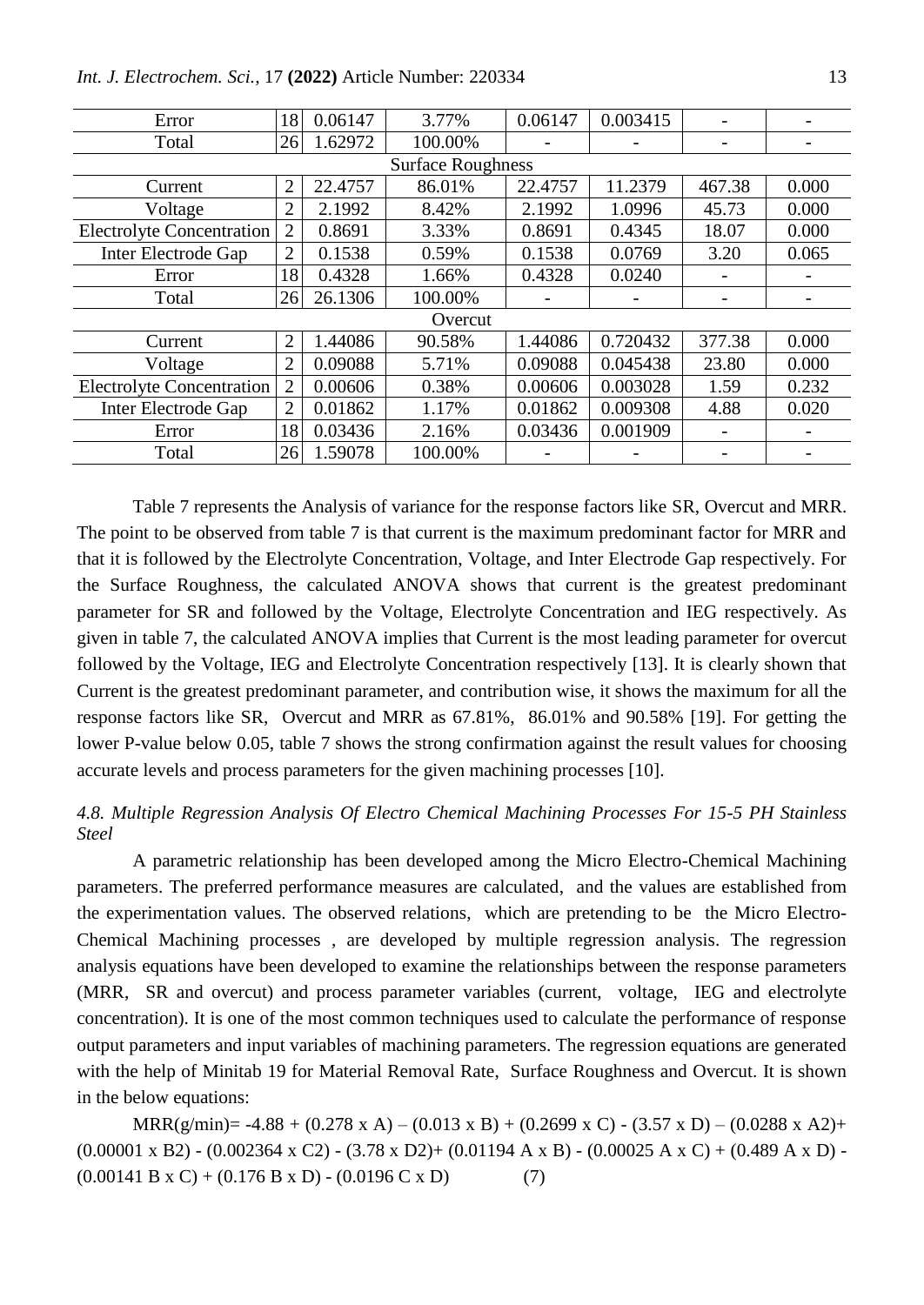Surface Roughness ( $\mu$ m) = -31.8 – (1.71 x A) - (0.095 x B) + (1.436 x C) + (33.2 x D) +  $(0.2056 \times A2) + (0.0035 \times B2) - (0.01511 \times C2) - (63.8 \times D2) + (0.0177 \text{ A} \times B) - (0.0013 \text{ A} \times C) +$  $(0.45 A x D) - (0.00064 B x C) + (0.300 B x D) - (0.205 C x D)$  (8)

Overcut (mm) =  $2.05 - (0.385 \times A) + (0.284 \times B) - (0.0795 \times C) - (3.66 \times D) + (0.0081 \times A2)$  - $(0.00581 \times B2) + (0.000798 \times C2) + (12.51 \times D2) - (0.00699 \text{ A} \times B) + (0.00188 \text{ A} \times C) + (0.157 \text{ A} \times C)$ D) + (0.00053 B x C) – (0.136 B x D) - (0.0390 C x D) (9)

where 'A' denotes Current (A), 'B' Voltage (V), C Electrolyte Concentration (g/lit) and 'D' Inter electrode gap (mm). The  $\mathbb{R}^2$  values of multiple regression analysis model of Micro Electro Chemical Machining of 15-5 PH stainless steel material is given in the table. It is also proved that the values are developed, and multiple regression models are fit for the further calculations [13, 19]

Table 8. R<sup>2</sup> values of different multiple regression developed models for Electro Chemical Machining of 15-5 PH stainless Steel

|                                                          | $R^2$ Values |           |         |  |
|----------------------------------------------------------|--------------|-----------|---------|--|
| <b>Regression Model</b>                                  | <b>MRR</b>   | <b>SR</b> | Overcut |  |
| Linear                                                   | 94.60        | 93.51     | 97.09   |  |
| Linear + Squares                                         | 96.23        | 98.34     | 97.84   |  |
| Linear+ Interactions                                     | 95.68        | 93.71     | 97.60   |  |
| Full Quadratic (Linear + squares + Interactions) $97.30$ |              | 98.54     | 98.35   |  |

*4.9. Multi Objective Optimization For Performance Measures Using Grey Relational Analysis*

**Table 9.** Grey Relational grade (GRG) and Corresponding rank values for Electrochemical Machining of 15-5 PH Stainless Steel

| S.No           |                              | GRG and corresponding rank values |         |                              |      |
|----------------|------------------------------|-----------------------------------|---------|------------------------------|------|
|                | <b>Material Removal Rate</b> | <b>Surface Roughness</b>          | Overcut | <b>Grey Relational Grade</b> | Rank |
| $\mathbf{1}$   | 0.35184                      | 0.40697                           | 0.33333 | 0.36405                      | 26   |
| $\overline{2}$ | 0.37316                      | 0.41992                           | 0.36151 | 0.38486                      | 24   |
| 3              | 0.40093                      | 0.43007                           | 0.33402 | 0.38834                      | 22   |
| $\overline{4}$ | 0.33333                      | 0.40697                           | 0.35288 | 0.36439                      | 25   |
| 5              | 0.39687                      | 0.39176                           | 0.36806 | 0.38557                      | 23   |
| 6              | 0.44342                      | 0.37014                           | 0.35754 | 0.39036                      | 21   |
| 7              | 0.35590                      | 0.35752                           | 0.37228 | 0.36190                      | 27   |
| 8              | 0.43014                      | 0.33333                           | 0.41296 | 0.39214                      | 20   |
| 9              | 0.45608                      | 0.35473                           | 0.39490 | 0.40190                      | 19   |
| 10             | 0.39217                      | 0.58262                           | 0.40273 | 0.45917                      | 18   |
| 11             | 0.44849                      | 0.60593                           | 0.41720 | 0.49054                      | 15   |
| 12             | 0.60280                      | 0.53675                           | 0.40984 | 0.51646                      | 12   |
| 13             | 0.42758                      | 0.52774                           | 0.47307 | 0.47613                      | 16   |
| 14             | 0.58243                      | 0.49456                           | 0.46099 | 0.51266                      | 13   |
| 15             | 0.58008                      | 0.48460                           | 0.43978 | 0.50149                      | 14   |
| 16             | 0.45802                      | 0.46796                           | 0.46763 | 0.46454                      | 17   |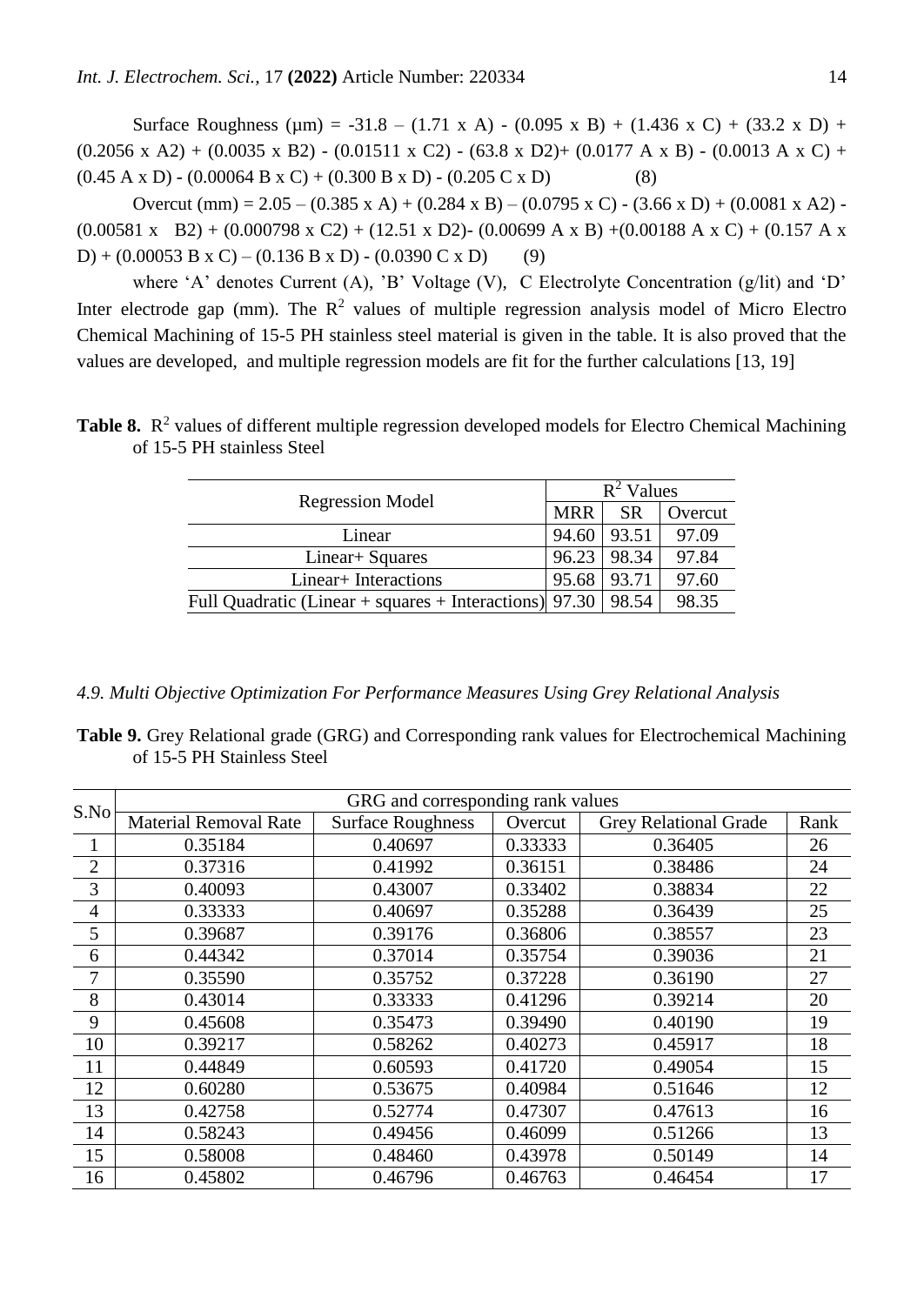| 17 | 0.74957 | 0.57606 | 0.62863 | 0.65142 | 10             |
|----|---------|---------|---------|---------|----------------|
| 18 | 0.61748 | 0.49878 | 0.47033 | 0.52886 | 11             |
| 19 | 0.50528 | 0.94240 | 0.57319 | 0.67362 | 9              |
| 20 | 0.58960 | 0.95561 | 0.67850 | 0.74124 | 6              |
| 21 | 0.78080 | 1.00000 | 0.63107 | 0.80396 | 4              |
| 22 | 0.58165 | 0.80990 | 0.64870 | 0.68008 | 8              |
| 23 | 0.75218 | 0.77462 | 0.95870 | 0.82850 | $\overline{2}$ |
| 24 | 0.86720 | 0.75184 | 0.65130 | 0.75678 | 5              |
| 25 | 0.65204 | 0.77905 | 0.78313 | 0.73807 | $\tau$         |
| 26 | 0.90737 | 0.80990 | 1.00000 | 0.90576 |                |
| 27 | 1.00000 | 0.64107 | 0.80645 | 0.81584 | 3              |

The Optimum Process Parameters for the Grey Relational Coefficient and Grey Relational Grades for Micro Electro chemical Machining of 15-5 PH Stainless steel have been calculated in the Equations (5) and (6). Hence, the Grey Relational Grades and corresponding rank values are presented in table 9. After the calculation of GRG values, the highest rank is given to the highest-Grade values, and it is shown in table 9. Among the 27 trails, Experiment No.26 attains the highest GRG values which show that the equivalent set of machining parameters variables has the multi performance characteristics compared to all the set of readings which are calculated in this study. The highest GRG value shows that the optimum setting level for the process parameters variables are shown and thus competes with the multi performance features for the machining performance [13, 19].

#### *4.9.1 Optimum Level parameters for Electrochemical Machining of 15-5 PH Stainless Steel*

Taguchi's analysis of L27 orthogonal array used for the Micro Electro chemical Machining of 15-5 PH Stainless Steel performance characteristics is tabulated in response table 10. Figure 1 clearly shows the fluctuation of Grey Relational Grade with the corresponding experimental trail numbers.[3, 19]. Grey Relation Grade value slightly increases and decreases due to the effect of input machining parameters for the corresponding run number which is shown in figure 1. It is determined from the analysis that the MRR gradually improves when there is an increase in the levels of current parameters. From the result of the experimental analysis, it can be concluded that the best possible set of machining parameters variable is A3B3C2D2 which indicates that the current is 7A, Voltage is 19V, Electrolyte Concentration is 45 g/lit and Inter Electrode Gap is 0.25mm [13].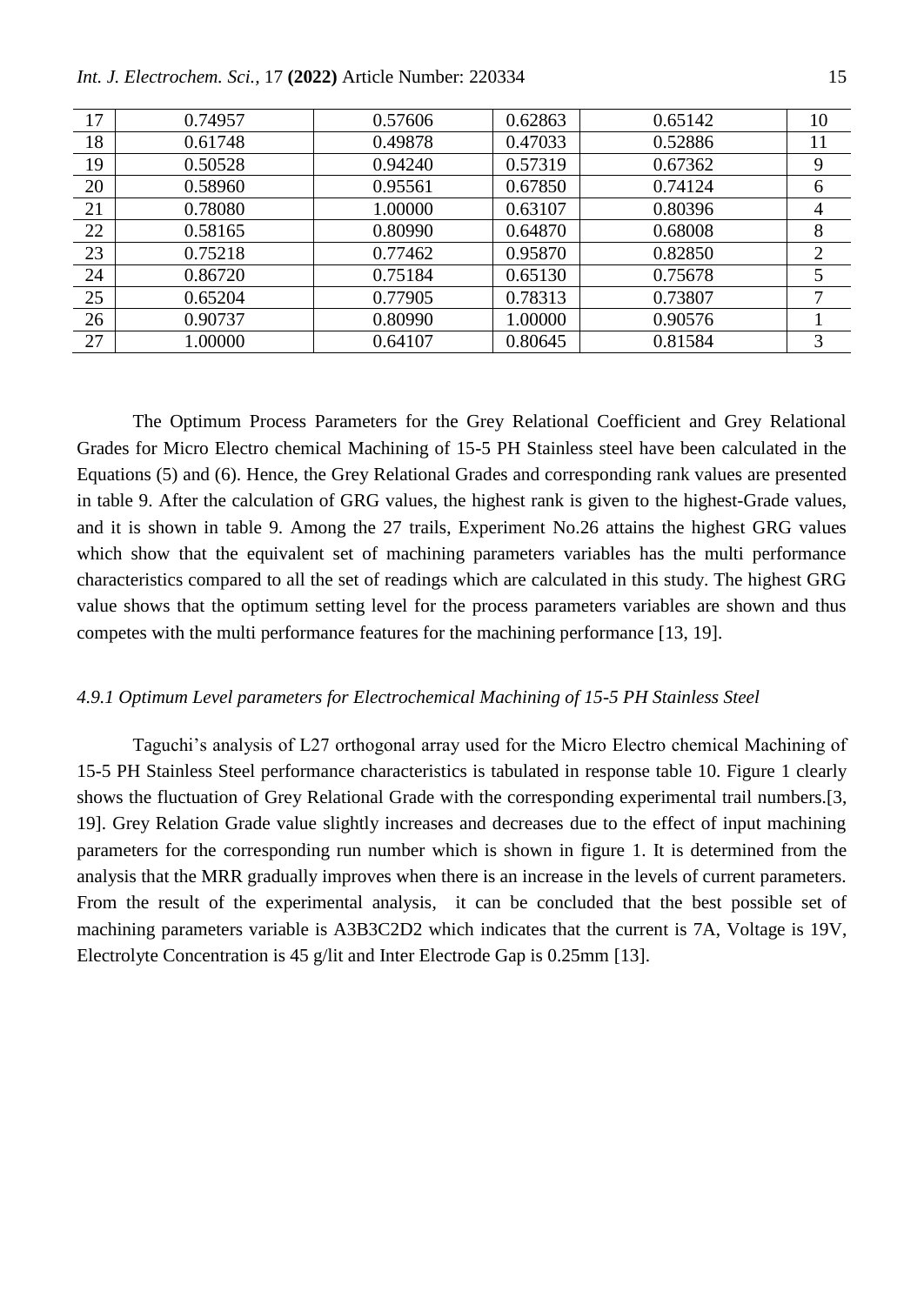

**Figure 1.** Response Graph for GRG Vs Run Number

| Table 10. Response Table for Grey Relational grade (GRG) on Electrochemical Machining of 15-5 PH |  |
|--------------------------------------------------------------------------------------------------|--|
| <b>Stainless Steel</b>                                                                           |  |

|                | Means                 |                       |                                               | S/N Ratio                             |                       |                       |                                            |                                       |
|----------------|-----------------------|-----------------------|-----------------------------------------------|---------------------------------------|-----------------------|-----------------------|--------------------------------------------|---------------------------------------|
| Levels         | Current<br>(A)<br>(A) | Voltage<br>(V)<br>(B) | Electrolyte<br>Concentration<br>$(g/lit)$ (C) | Inter<br>Electrode<br>Gap (mm)<br>(D) | Current<br>(A)<br>(A) | Voltage<br>(V)<br>(B) | Electrolyte<br>Concentration<br>(g/lit)(C) | Inter<br>Electrode<br>Gap (mm)<br>(D) |
|                | 0.3815                | 0.5358                | 0.5091                                        | 0.5419                                | $-8.376$              | $-5.767$              | $-6.184$                                   | $-5.666$                              |
| $\overline{2}$ | 0.5113                | 0.5440                | 0.5881                                        | 0.5704                                | $-5.872$              | $-5.652$              | $-5.057$                                   | $-5.292$                              |
| 3              | 0.7715                | 0.5845                | 0.5671                                        | 0.5519                                | $-2.289$              | $-5.118$              | $-5.295$                                   | $-5.578$                              |
| Delta          | 0.3900                | 0.0487                | 0.0790                                        | 0.0285                                | 6.087                 | 0.649                 | 1.127                                      | 0.375                                 |
| Rank           |                       | 3                     | 2                                             | 4                                     |                       | 3                     | 2                                          | $\overline{4}$                        |

Current is the most leading parameter, which is followed by the Electrolyte Concentration, Voltage, and Inter Electrode Gap. The dominant input parameters are responsible for getting the higher MRR and lessen the Overcut and SR which are found in the response table for GRG on Electrochemical Machining of 15-5 PH Stainless Steel and they have been tabulated in table 10 [19].

It is observed that the difference (delta) in getting higher values is maximum for Current parameters followed by the remaining process parameters and thus they have the most influential factors over Micro Electro Chemical Machining performance characteristics [13]. Inter Electrode Gap has the least impact over Micro Electro Chemical Machining performance characteristics [3].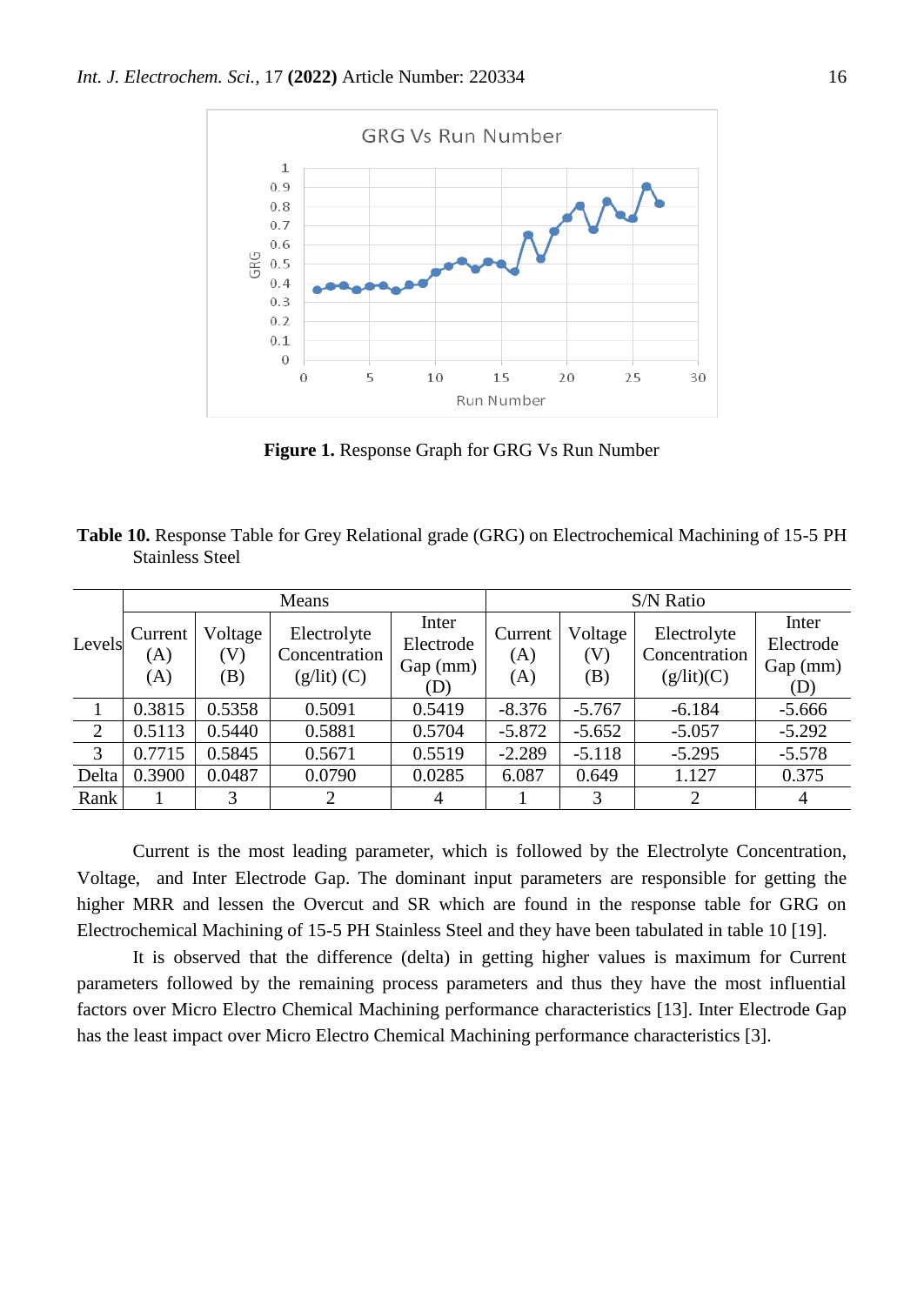*4.9.2 ANOVA for Electrochemical Machining of 15-5 PH Stainless Steel*

| Source                       | DF             | Seq SS   | Contribution | Adj SS                   | Adj MS   | $F-$            | $P-$  |
|------------------------------|----------------|----------|--------------|--------------------------|----------|-----------------|-------|
|                              |                |          |              |                          |          | Value           | Value |
| Current                      | $\overline{2}$ | 0.710142 | 90.70%       | 0.710142                 | 0.355071 | 239.63          | 0.000 |
| Voltage                      | 2              | 0.012233 | 1.56%        | 0.012233                 | 0.006116 | 4.13            | 0.033 |
| Electrolyte<br>Concentration | $\overline{2}$ | 0.030122 | 3.85%        | 0.030122                 | 0.015061 | 10.16           | 0.001 |
| Inter<br>Electrode<br>Gap    | 2              | 0.003759 | 0.48%        | 0.003759                 | 0.001880 | 1.27            | 0.305 |
| Error                        | 18             | 0.026671 | 3.41%        | 0.026671                 | 0.001482 | $\qquad \qquad$ |       |
| Total                        | 26             | 0.782927 | 100.00%      | $\overline{\phantom{a}}$ |          |                 |       |

**Table 11.** Results of Analysis of Variance on GRG for Electro Chemical Machining of 15-5 PH stainless Steel

Analysis of variance for multi performance optimization for the Micro Electro chemical Machining of 15-5 PH Stainless Steel is presented in table 11. The analysis of the results indicate that the Current is a major parameter, followed by the Electrolyte Concentration, Voltage and IEG. In table 11, it can be observed that the most influential parameter contributing towards the GRG optimum value is current and Electrolyte Concentration with a percentage contribution of 90.70% and 3.85% respectively. The results are confirmed to have a similar relationship with Taguchi's analysis as shown by the ANOVA analysis [13, 19].

# *4.9.3 Confirmation Test for Electrochemical Machining of 15-5 PH Stainless Steel*

**Table 12.** Confirmation test results for Electro Chemical Machining of 15-5 PH stainless Steel

| Setting level                | Initial setting A1B1C1D1 | Optimum machining parameters A3B3C2D2 |  |
|------------------------------|--------------------------|---------------------------------------|--|
| MRR(g/min)                   | 2.662                    | 3.852                                 |  |
| Surface Roughness $(\mu m)$  | 1.97                     | 1.53                                  |  |
| Overcut                      | 0.756                    | 0.128                                 |  |
| <b>Grey Relational Grade</b> | 0.36405                  | 0.90576                               |  |
| Improvement on GRG           | 0.54171                  |                                       |  |

The confirmation experiment is crucial for concluding the results of the Taguchi-based Grey analysis techniques. The result attained from the multi characteristics is tested by showing the confirmative test values and using the levels of process factors A3B3C2D2, which means that the current is 7A, Voltage is 19V, Electrolyte Concentration is 45g/lit and Inter Electrode Gap is 0.25mm. Current is the major leading parameter, followed by the Electrolyte Concentration, Voltage and Inter Electrode Gap. From the table 10, it is observed that the current increases from 5 to 7A and also voltage increases from 15 to 17V. Further, concentration of electrolyte increases from 40 to 45 g/lit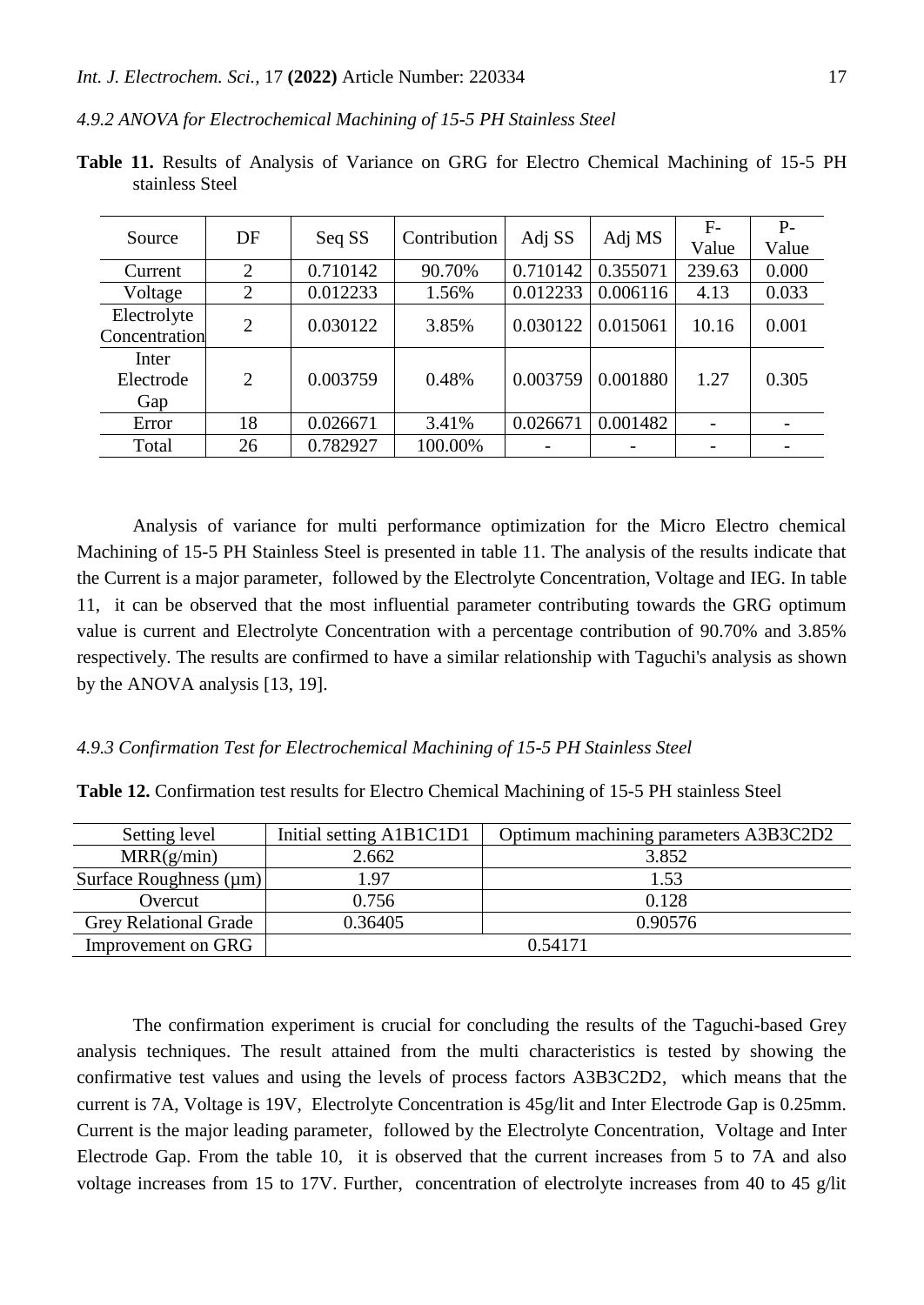and decreases from 45 to 50 g/lit. But, the other parameters of IEG increases gap from 0.20 to 0.25 mm and again it decreases from 0.25 to 0.30mm. Also, it is noted that there is an increase in the Grey Relation Grade with an increase of current and voltage [3]. The similar result obtained from the Grey Relation Grade increases with current and voltage inceases [19]. Confirmation experiment results are carried out and also confirm the analysis from the optimum condition outcomes for the Overcut, Surface Roughness and Material Removal Rate have been achieved through the experiment. The comparison between the first setting level and the best level of machining parameters are presented in table 11. From the output of the analysis from the table 11, it is understood that the optimum parameter helps to improve the machining characteristics for the 15-5 PH stainless steel material.

#### **5. CONCLUSIONS**

This paper details about the multi objective optimization of Micro ECM of 15-5 PH stainless steel using Taguchi based GRA approach. The important points to be concluded for these 27 experimental runs from the result analysis are as follow:

 $\triangleright$  Current is the most predominant parameter for attaining the optimum of multi objective performance characteristics during the machining processes.

 $\triangleright$  The R<sup>2</sup> values for established regression model (97.30% for MRR, 98.54% for SR and 98.35 % for overcut) prove that the results can be applied for further calculation values.

 $\triangleright$  The multi objective techniques for the input parameters are considered as current with 7A, Voltage 19V, Electrolyte Concentration 45g/lit and Inter Electrode Gap 0.25mm. This parameter has produced a better multi performance characteristic and this is also validated from the results which are MRR, Minimum Overcut and SR respectively from the experiment results.

 The optimum machining output performance characteristics for Micro ECM of 15-5 PH stainless steel for GRG has been found to be that MRR is 3.852g/min, SR is 1.53µm and Overcut is 0.128mm.

 $\triangleright$  The confirmation test concludes that there is a significant development in the multi performance optimization of Grey Relational Grade as 0.54171 for the investigational result values.

The significant findings of this research work will facilitate the industries for the improvement of its existing efficiency and quality of the product using Micro electro chemical machining process.

#### **References**

1. N.S. Qu and Z.Y. Xu, *Int. J. Adv. Manuf. Syst*., 68 (2013) 1565.

- 2. S. Palani, R. Iruthayaraj and D. Vijayakumar, *Int J Innov Technol*., 85 (2019) 717.
- 3. A.A Nayak, S. Gangopadhyay and D.K. Sahoo, *J. Manuf. Processes*., 23(2016) 269.
- 4. M.K. Das, K. Kumar, T.K. Barman and P. Sahoo, *Procedia Mater. Sci.,* 6 (2014) 729.
- 5. 5.Yonghua Lu, Dongbiao Zhao and Kai Liu, *J. Mech. Sci. Technol.,* 26 (2012) 2389.
- 6. S.G. Choi, S.H. Kim, W.K. Choi and E.S. Lee, *J. Mech. Sci. Technol.,* 31 (2017) 4345.
- 7. R. Manivannan and M.P. Kumar, *J. Mech. Sci. Technol.,* 30 (1) (2016) 137.
- 8. M. Goud and A.K. Sharma, *J. Mech. Sci. Technol.,* 31 (2017) 1365.